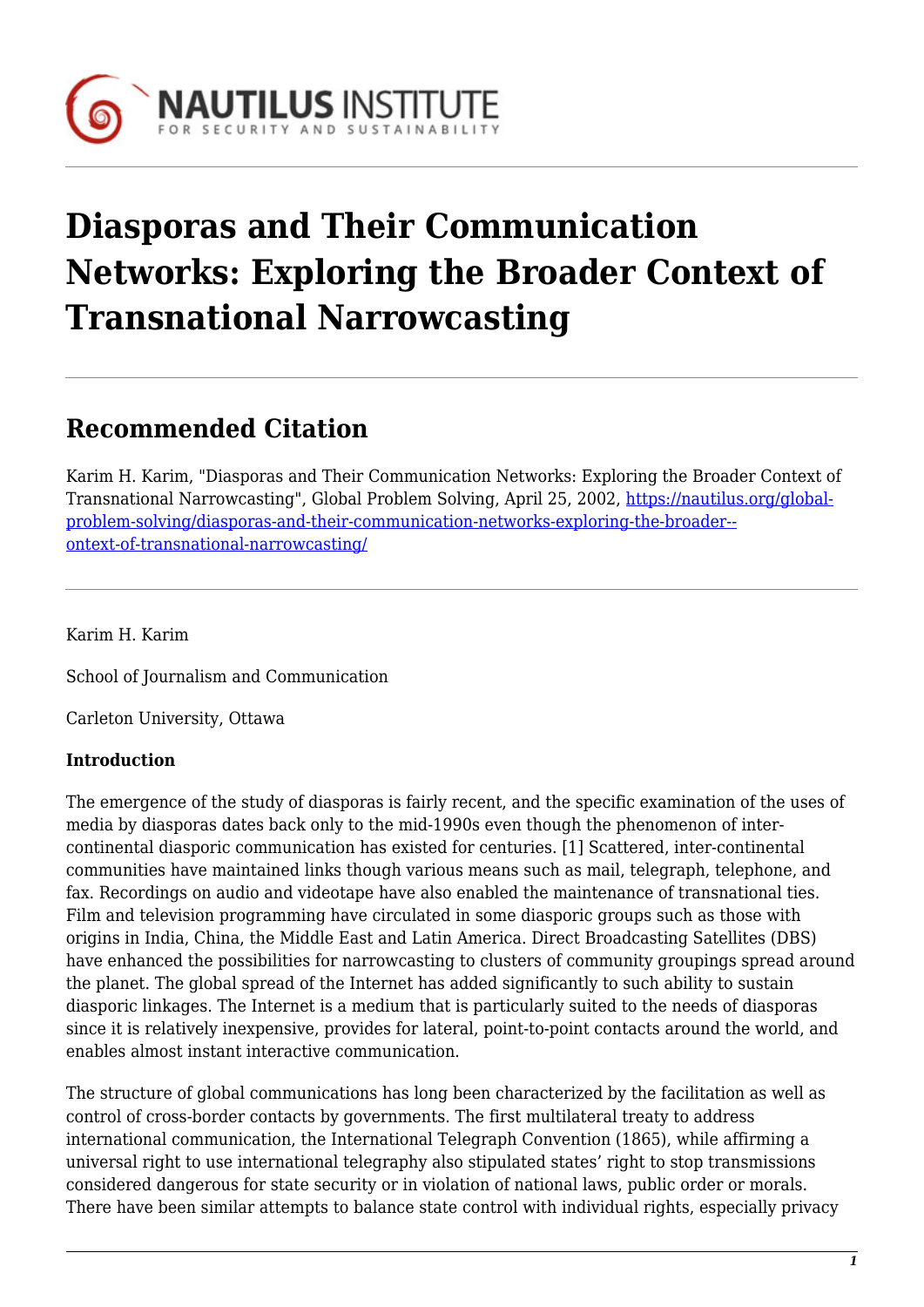and the freedom of expression tendencies in the use of other communications technologies. However, the Internet has posed particular problems for governments. Some countries have passed laws to limit strictly the kinds of online content, especially that considered to be of seditious or pornographic nature or to contain hate propaganda; use of communications technologies for the purposes of crime is, of course, universally prohibited. However, the nature of this medium makes it difficult to monitor or control.

The suspected transmission of encrypted messages as well as unregistered transfers of funds through the Internet by the terrorists who carried out attacks on September 11 has brought to attention the general use of this technology by members of diasporas. The relative novelty of the Internet and lack of sufficient understanding about its applications by various types of users adds to suspicions about it as a medium that promotes delinquent usage. Criminal uses of this technology obviously need to be viewed within the larger contexts of its general applications.

Due to the still emerging recognition of the significant global role that diasporas play in the world of nation-states, there appears to be little understanding of their inter-continental networks. It comes as a surprise to some that diasporic individuals are able to use new communication technologies in sophisticated manners. In order to examine how communication is carried out within these transnational communities, this paper begins by exploring the broad historical and anthropological context of the relationship between diasporas and the world of states. It then reviews some of the debates on the current understanding of diasporas and their place in processes of globalization. This is followed by a review of the application of various communications technologies by transnational communities. The study then looks specifically at their use of the Internet. It concludes by briefly discussing some issues arising from the September 11, 2001 terrorist attacks.

### **An Ancient Conflict?**

Before diasporas there were nomads. Even though the migrations of many diasporas are temporary and only in one direction, the very act of taking one's belongings and moving to another place of dwelling is an expression of nomadism. The latter may be interspersed with short or long periods of sedentarism in the lives of individuals and groups. The lifespan of some members of diasporas are marked by continual movements, often back and forth for differing lengths of time between the old and new homes. Of course, such peripatetic travels are not limited merely to diasporas but seem to be a feature of the increasingly mobile contemporary world (Clifford, 1997: 1-13) – like nomads looking for better pastures, we move in search of more promising career opportunities.

Nomadism and sedentarism are key mechanics in the human demarcation of space; most importantly, these two modes of life determine how we make home. Archeological and historical evidence tells us of early transcontinental migrations including those from the Caucasus to Europe and to central and southern Asia, from northern Africa to central and southern parts of the continent, from north-eastern Asia over the ancient ice bridge traversing the Baring Strait into north and later into south America or alternatively by small sea vessels across the Pacific Ocean. Indeed, human history is punctuated with a series of migrations.

As human civilization has become increasingly sedentary over time, the clashes between two modes of life have grown. There appears to be a structural conflict between those who have chosen sedentary lifestyles and those who continue to be nomads. The former is manifested in the building of villages, towns and cities as well as in the cultivation of crops and the appropriation of territory for other aspects of the sedentary economy. It is a culture of boundaries and of land and bodies of water as property. Nomadic peoples need large spaces to traverse — they peregrinate with their animals between summer and winter pastures, often cutting across property lines marked by settled peoples and occasionally trampling their crop fields. If we were to apply a political economic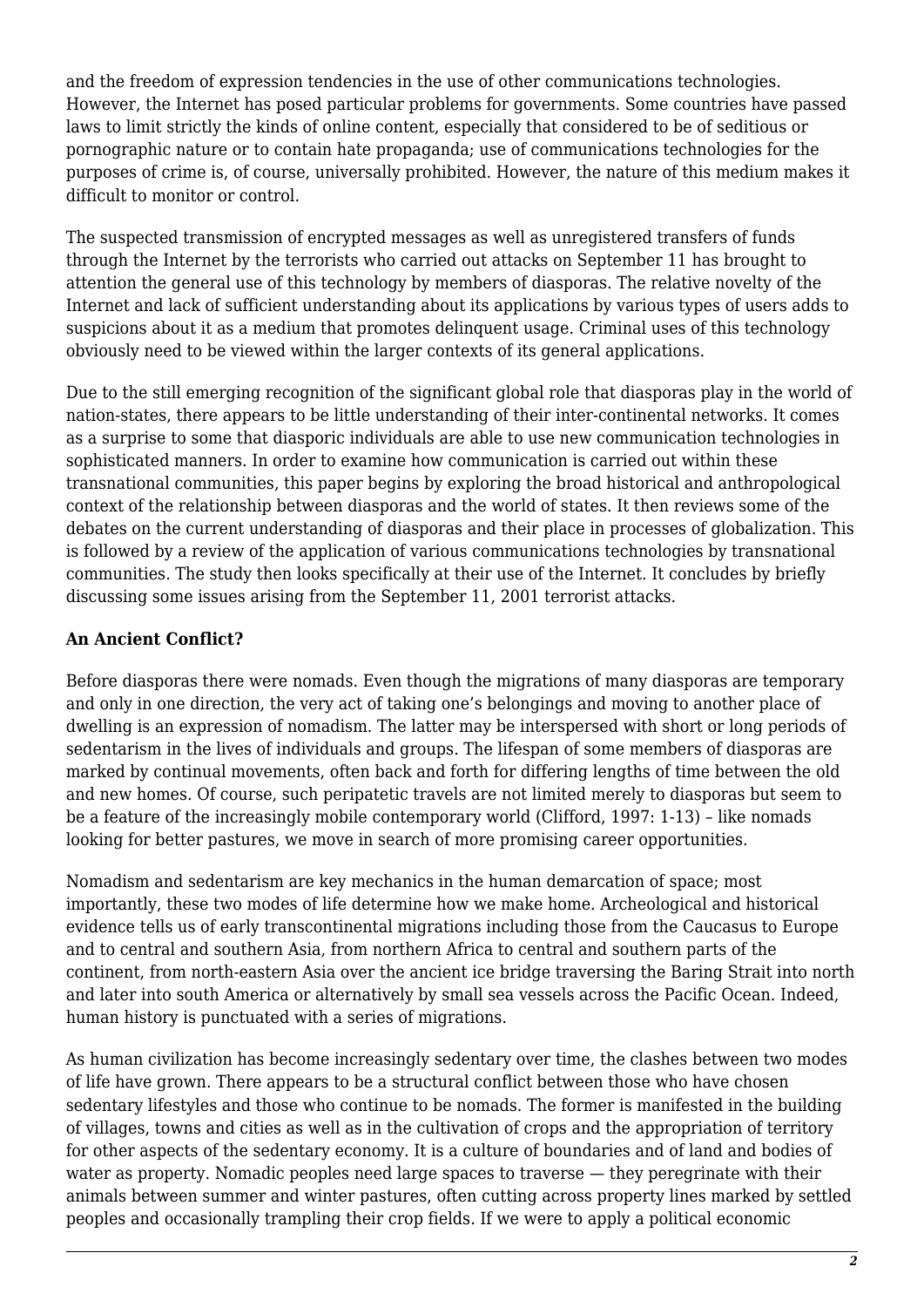analysis to the fight between the Biblical and Quranic figures of Cain and Abel, the first two sons of Adam and Eve, we would possibly find the archetype for this fundamental human conflict. The Book of Genesis says that "Abel became a herder of flocks and Cain a tiller of the soil" (4:2). Cain killed his brother, committing the first murder.

There have been innumerable conflicts between sedentary and nomadic peoples in human history: for example, the Indo-European migrants into the South Asia pushed southwards the Dravidians who had built an advanced civilization in the Indus River valley 4,500 years ago; the Huns overran most of Europe in the fourth century; Arab bedouins defeated the mighty forces of the Byzantine and Sassanid empires; the Mongols destroyed the cities of Muslim civilizations in the 13th century; the governments of the United States and Canada marked out borders in the path of the buffalo hunts of the plains Indians, eventually destroying their way of life; the history of Texas is marked by conflict between ranchers and farmers; the cattle-herding Masai in Kenya were driven out of the fertile Laikipia plateau by the politically dominant Kikuyu in the early 20th century.

Governments strive to maintain control over human movement within and across their borders. It is more difficult to extract taxes from people who are constantly on the move. Prior to the emergence of the nation-state over the last few centuries, frontiers were frequently shifting and were rarely the hard markers between territories that they are in the present. Human migration is now much more controlled with passports, visas, and border checks. Traditional nomadic life is an anomaly in the global sedentary civilization. There remain pockets of nomadism among tribal groups in southern continents that continue to move with their herds from mountains to valleys and back with the change of seasons, but they are coming under increasing pressure to settle down. The Roma (i.e. "Gypsies") in Europe have faced enormous opposition for centuries against their tendencies to keep moving from place to place. Governmental systems have resisted the accommodation of people without fixed addresses, denying them the assistance available to all other citizens. Our societies have often not been kind to "hobos" and the homeless; even traveling salesmen and other itinerants have long been the objects of jokes. Even though their lives may be romanticized from time to time, they are usually marginalized from the mainstream of contemporary society and viewed as deviants. The state is structured primarily to meet the needs of settled people and looks upon the nomadic life with suspicion, at best. At worst, the Roma and Jews — also viewed as wanderers — faced mass execution under the Third Reich.

However, not all travelers are treated in the same manner. Pilgrimage has long been a much-revered activity. Tourism is encouraged, as it is conceived as being important to the health of national and global economies. Cultural and educational travel is also seen as beneficial. Migrant labor, however, tends to be treated more ambiguously. Whereas workers from other abroad have been invited for centuries to perform tasks for which there is a short supply of domestic labor, the host society's reception to them has not been uniformly hospitable. Whether as temporary workers or as immigrants, there are myriad social and legal obstacles to their integration. All migrant workers are not treated in similar manners: there are usually better receptions for those with skills in occupations currently considered vital to the economy. Holders of passports from western countries tend to move easily around the world. People with darker skin and non-European features seem to face many challenges. Petra Weyland (1997) illustrates the differential global spaces occupied respectively by the mostly Euro-origin male managerial class, their dependent wives who travel with them to various postings around the world, and the migrant Filipina domestic maids who serve them. The interest of powerful countries and major corporations in globalization resides more in the elimination of national barriers to goods and services rather than people to facilitate the free movement of people.

#### **What are diasporas?**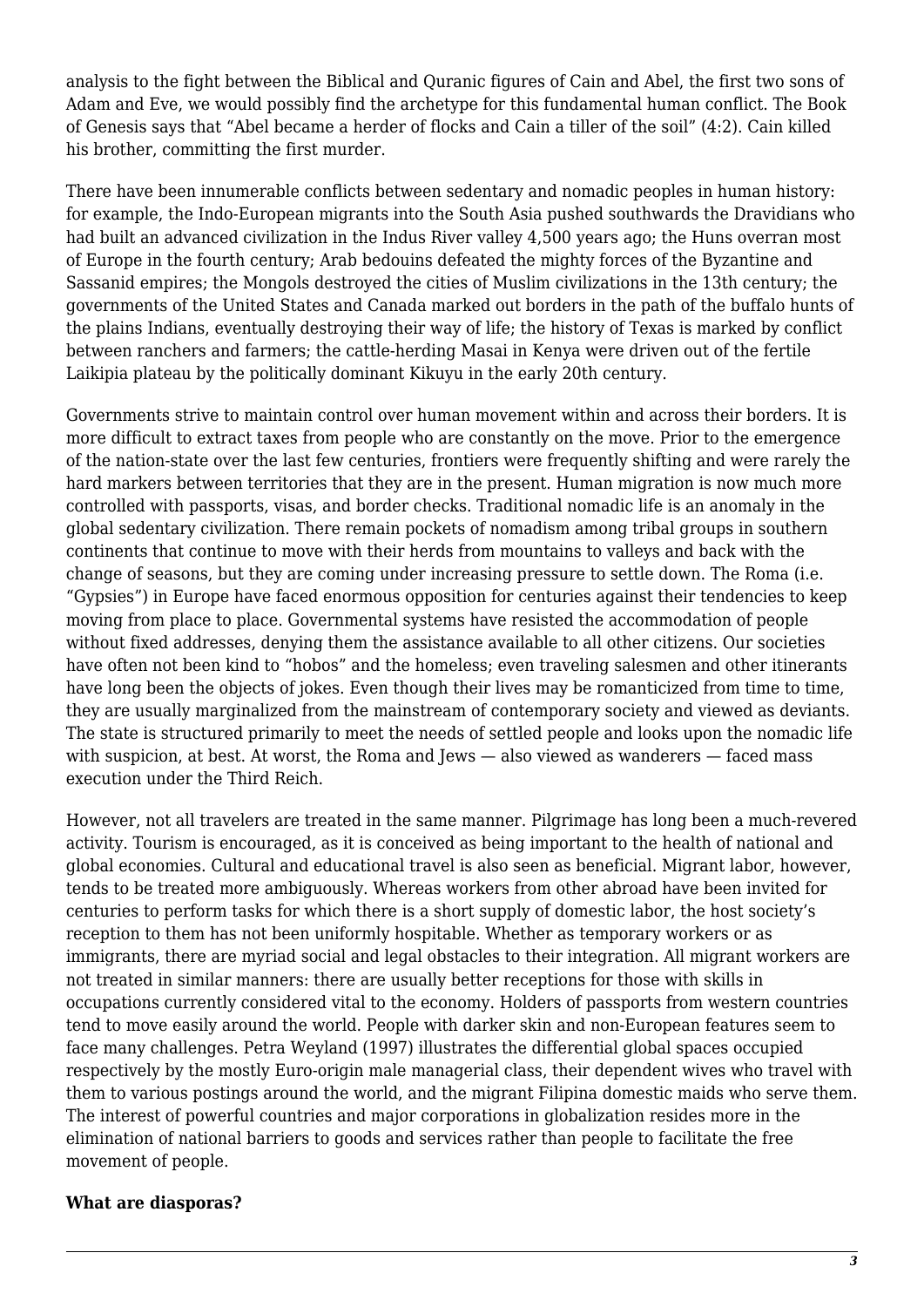The term "diaspora" is derived from the Greek *diaspeirein*, which suggests the scattering of seeds. It has traditionally referred to the Jewish dispersal outside Israel but is now applied to a growing list of migratory groups. Research on diaspora is conducted from numerous perspectives including anthropology, sociology, human geography, migration, culture, race, multiculturalism, postcolonialism, political economy, and communication. An ongoing debate about what "diaspora" should denote has accompanied the increasing attention to this topic. Whereas some scholars have argued in favour of identifying a closed set of characteristics in order to develop social scientific parameters for the study of diasporas (e.g. Cohen 1997), others have acknowledged its use in a broader range of human dispersals (Tˆlˆyan 1996; Cunningham and Sinclair 2000). James Clifford cautions that "we should be wary of constructing our working definition of a term like *diaspora* by recourse to an'ideal type'" (1994: 306). All diasporas do not have homeland myths at the centre of their consciousness, contrary to William Safran's suggestion (1991). The term is frequently conceptualised as being limited to powerless transnational ethnic communities; but the "black Atlantic" (Gilroy 1993), includes politically marginalised communities in North America and Britain as well as the ruling elites in many Caribbean states. Often viewed through the lens of migration from the southern to the western hemisphere, "diaspora" tends to be limited to "non-white" peoples who remain distinct as minorities in their countries of residence. But even though some European immigrants like the Irish may find it relatively easy to assimilate into "white" host countries, their cultural identity frequently remains resilient -- especially in music and dance forms. Asian, African and Latin American postcoloniality as exclusive markers of diasporic status are challenged by the presentation of Macedonians, Greeks and white Rhodesians as diasporas by contributors to a book that I am presently editing.

A transnational group's non-dominant position in *global* cultural contexts generally remains a key indicator of its status as a diaspora: the global English or French are usually not treated as diasporas since their languages and cultures have privileged places in the transnational media and other mechanisms of globalisation-from-above. Similarly, the pronouncements of the Roman Catholic Church's hierarchy have relatively easy access to the purveyors of global discourses like CNN and Reuters. But those of primary Muslim institutions do not enjoy equal visibility; hence the conceptualization of the multi-ethnic, worldwide Muslim *umma* (community) in diasporic terms by Peter Mandaville (2001). Valerie Alia (forthcoming) presents the circumpolar settlements of the Inuit as constituting a diaspora; she also extends the term to the dispersal of indigenous peoples from their traditional homelands but who remain *within* the borders of specific countries. These nuances underline the present prematurity in setting hard boundaries to the definition of diaspora.

Diasporas are frequently described as "imagined communities." Borrowing from Benedict Anderson (1983), this characterization underlines, on the one hand, the improbability of experiencing firsthand contact with the entire group and, on the other, the adherence of its members to similar beliefs, symbols and myths. Anthony King (forthcoming) points out that Anderson's work was limited to that of nation-state; however, a number of other diaspora scholars apply the notion of "imagined community" to emphasises the diasporic connections facilitated by various media and the simultaneous consumption of the same content by members of a transnational group (see Karim, forthcoming).

Diasporas are often viewed as deterritorialised "nations." The concept of nation has long been linked to a singular ethnic group's placement within a particular geographic location. This notion is integral to the mythical lore of many groups, establishing strong emotional links to a particular landscape that serve to exclude others' overlapping territorial claims. Forced or voluntary migrations diminish the physical links of those who leave the homeland; but they take with them the mythical and linguistic allusions to the ancestral territory, which they invoke in nostalgic reminiscences. Some hold on to a hope of eventual return. This creates the demand for cultural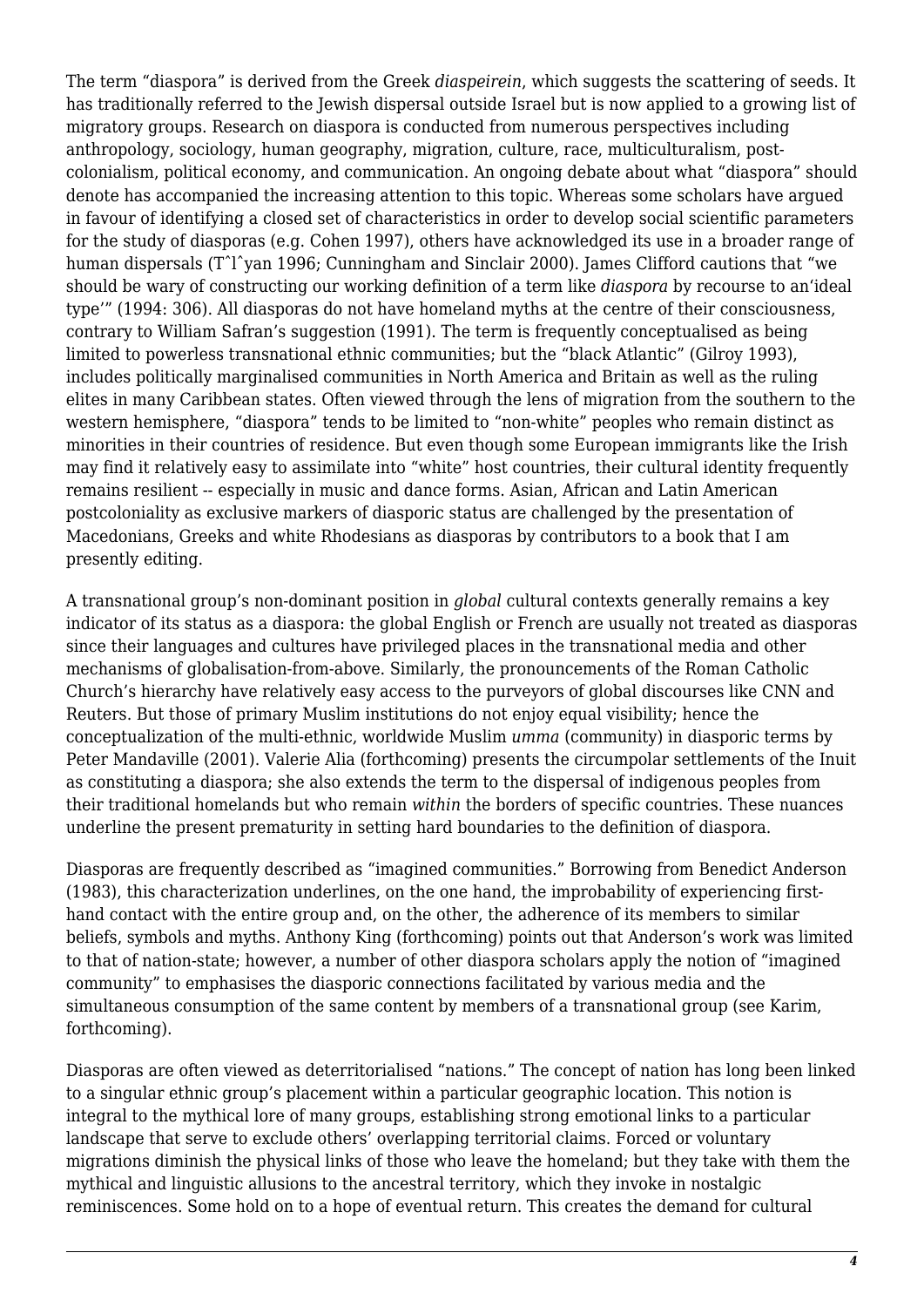products that maintain and ritually celebrate the links of the diaspora with the homeland. The dispersed settlements of transnations. [2] also exchange symbolic goods and services, including media content, among each other, thus sustaining global networks. Homeland politics forms a major topic for the media of some diasporas, especially those consisting largely of first generation migrants. Ties to the former country remain strong in these cases and individuals seek out the most current information, especially in times of crisis. Events in the news are passionately debated by Rhodesians living around the world, as King discusses (forthcoming). Amir Hassanpour (1998) and Michael Santianni (forthcoming) show how media are used to mobilize support for the homeland causes of the Kurds and Tibetans, respectively. The increasing ease of air travel around the world is encouraging peripatetic tendencies among diasporics, some of whom frequently travel back and forth returning with video recordings of travels in the old country – which are watched in ritualised ways by the migrant community (Kolar-Panov, 1996).

The diasporic migrations of the last few centuries were largely influenced by colonization and trading connections as well as by the steady improvements in transportation and communications. There also appears to have been a connection between the economic involvement of northern countries in southern ones and the more recent human flows from the latter to the former. Saskia Sassen (1996) indicates that economic links ranging from 'off-shoring' of production, foreign investment into export-oriented agriculture, and the power of multinationals in the consumer markets of developing countries has often resulted in the mass movement of people. Organized recruitment of workers by governments or employers has also stimulated emigration.

Ethnic links established between communities of origin and destination, typically by transnational households or broader kinship structures, are crucial after a flow has begun, and ensure its persistence. These recruitment and ethnic links tend to operate within the broader transnational spaces created by neocolonial processes and/or economic internationalization. (Sassen 1996: 77)

The mass migrations of the 1700s and 1800s led to new economic growth in the countries of the 'New World' (while simultaneously displacing indigenous economies). These included movements of slaves from Africa, indentured labourers from Asia, and settlers from Europe. Following the lifting of restrictions on race-based immigration in the 1950s and 1960s, Asians and Africans began to emigrate in larger numbers to North America, Australasia, and Europe. There has also been substantial migration from Latin America into the United States. These movements of people of various origins to different parts of the world have created diasporas that are layered by periods of immigration, the extent of integration into receiving societies, and the maintenance of links with the land of origin as well as with other parts of the transnational group. This layering has resulted in the wide variations of connections and attachments that such worldwide communities have to each other. Retention of ancestral customs, language and religion, marriage patterns, and particularly the ease of communication between various parts of the transnational group help determine its characteristics.

Complex historical, social, and cultural dynamics within specific groups and in their relationships with other groups that help shape identities within diasporas. Mandaville (forthcoming) views these communities as being continually 'constructed, debated and re-imagined'. The routes followed by diasporas are often non-linear; they include life-histories that involve frequent back-tracking and returning to specific locations around the world in sequences that vary between families and individuals. Not only are there multiple types of linkages between the homeland and the diaspora, settlements of particular communities residing in various parts of the world develop intricate networks among themselves. The identities that emerge from these variant circumstances are therefore also polyvalent. In an essay on the Chicano diaspora, Angie Chabram Dernersesian notes that these identities will be encountered from particular social and historical locations, from situated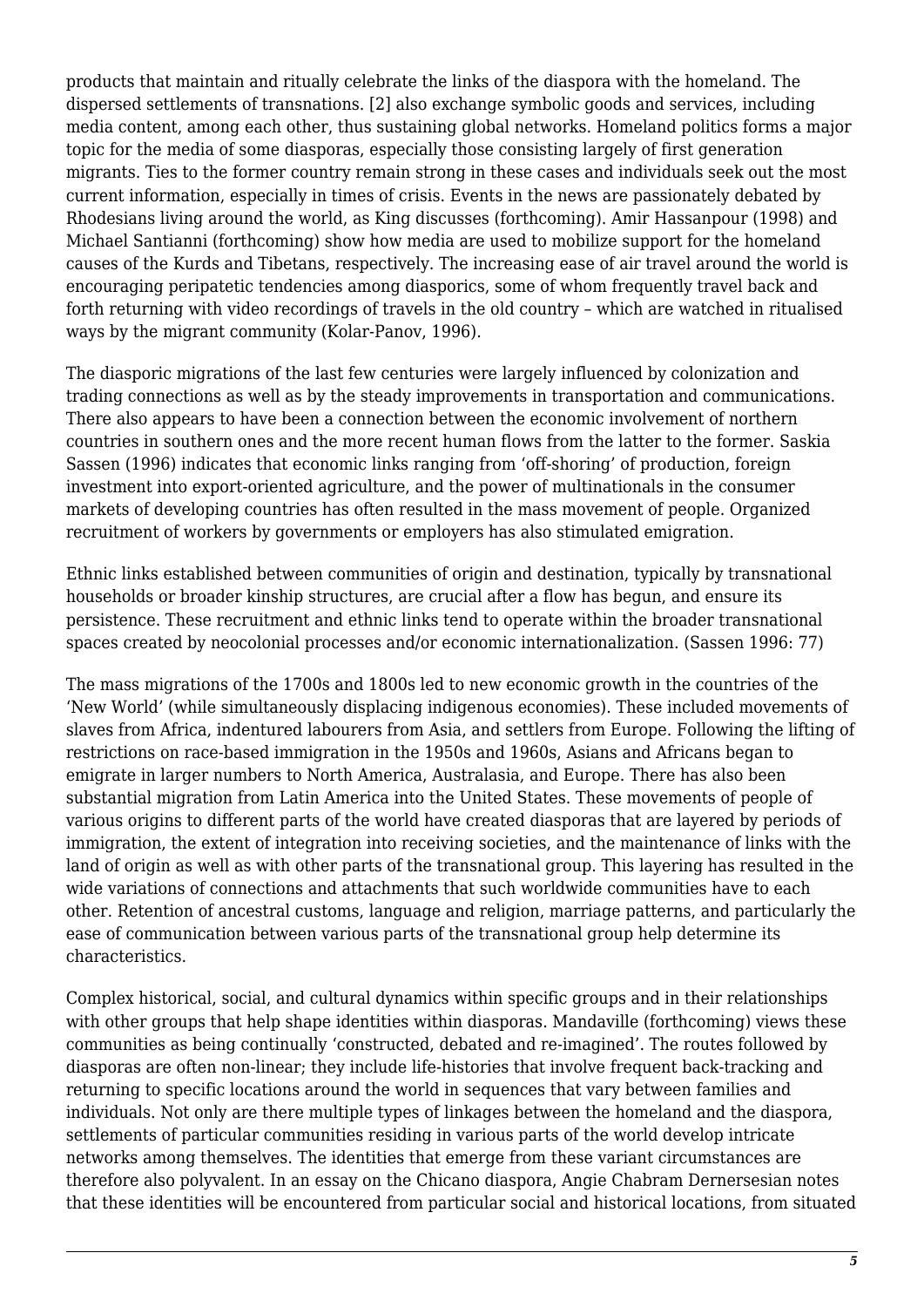knowledges, from ethnographic experiences of rupture and continuity, and from a complex web of political negotiations with which people inscribe their social and historical experiences and deliver their self-styled counter narratives. (1994: 286)

Diasporas are often viewed as forming alternatives to the structures of worldwide capitalism; but in many instances they are participants in transnational economic activity. From the banking network of the Rothschilds, originating in 18th century Europe, to the more recent global businesses like the Hinduja Group, diasporic families have been leading players in global transactions. At 450 billion dollars, the annual economic output in the early 1990s of the 55 million overseas Chinese was estimated to be roughly equal to that of the 1.2 billion people in China itself (Seagrave 1995). Indeed, Joel Kotkin writes that "global tribes" will "increasingly shape the economic destiny of mankind" (1992: 4). Thomas Sowell (1996) asserts that similar patterns of economic achievement of some ethnic groups in Australia, the United States, Asia, and South America points to the importance of the cultural capital that they bring to these lands. However, studies that focus primarily on the capitalist characteristics of certain diasporas tend to de-emphasize the vast disparities in wealth, education, and social status within these communities. Ray (2000) underlines the social disjunctures between the Fiji Indian immigrants to Australia and some of those who arrive directly from India.

Commentators writing from cultural studies and postcolonial perspectives have tended to view diasporas as ranged against global and national structures of dominance -- of the empire striking back. Jon Stratton and Ien Ang suggest that for the postcolonial immigrant to Britain "what the diasporic position opens up is the possibility of developing a post-imperial British identity, one based explicitly on an acknowledgement and vindication of the 'coming home' of the colonized Other" (1996: 383-4). The diasporic site becomes the cultural border between the country of origin and the country of residence - Homi Bhabha's "third space" (1994). This is the zone of intense, cutting-edge creativity born out of the existential angst of the immigrant who is neither here nor there. She is Abdul JanMohammed's "specular border intellectual" who, caught between two cultures ... subjects the cultures to analytic scrutiny rather than combining them" (1992: 97). Guillermo GÛmez-PeÒa seeks to oppose "the sinister cartography of the New World Order with the conceptual map of the New World Border - a great trans- and intercontinental border zone, a place in which no centers remain" (1996).

While the globally dominant Eurocentric cultural structures, particularly media conglomerates, are being vastly strengthened, there has emerged over the last few decades a variety of voices from the South and from diasporas that attempt to present other worldviews. Ella Shohat and Robert Stam have explored a "constellation of oppositional strategies, which taken together have the potential of revolutionizing audio-visual production and pedagogy" (1994: 10). They refer to the aesthetics of resistance in the New Cinemas of Cuba, Brazil, Senegal, and India as well as to diasporic films made in Canada, the United States, and England. Just within the South Asian diaspora, one finds a list of accomplished authors that includes Hanif Kureishi (England), Salman Rushdie (India/England), V.S. Naipaul (Trinidad/England), Bharati Mukerjee (India/Canada/United States), Jhumpa Lahiri (England/United States), Michael Ondaatje (Sri Lanka/Canada), Shyam Selvadurai (Sri Lanka/Canada), Moez Vassanji (Kenya/Tanzania/Canada), Rohinton Mistry (India/Canada), Anita Desai (India/Canada), Anita Rau Badami (India/Canada), and Cyril Dabydeen (Guyana/Canada). Such diasporic artists appear to be at the cutting edge of modernity and cultural life in their countries of settlement. But whereas they do provide other ways of viewing the world, they do not all present a stance that actively resists dominant global discourses.

#### **Diasporas as makers of alternative global spaces**

It is appropriate to locate the diasporic phenomenon within the context of globalization processes of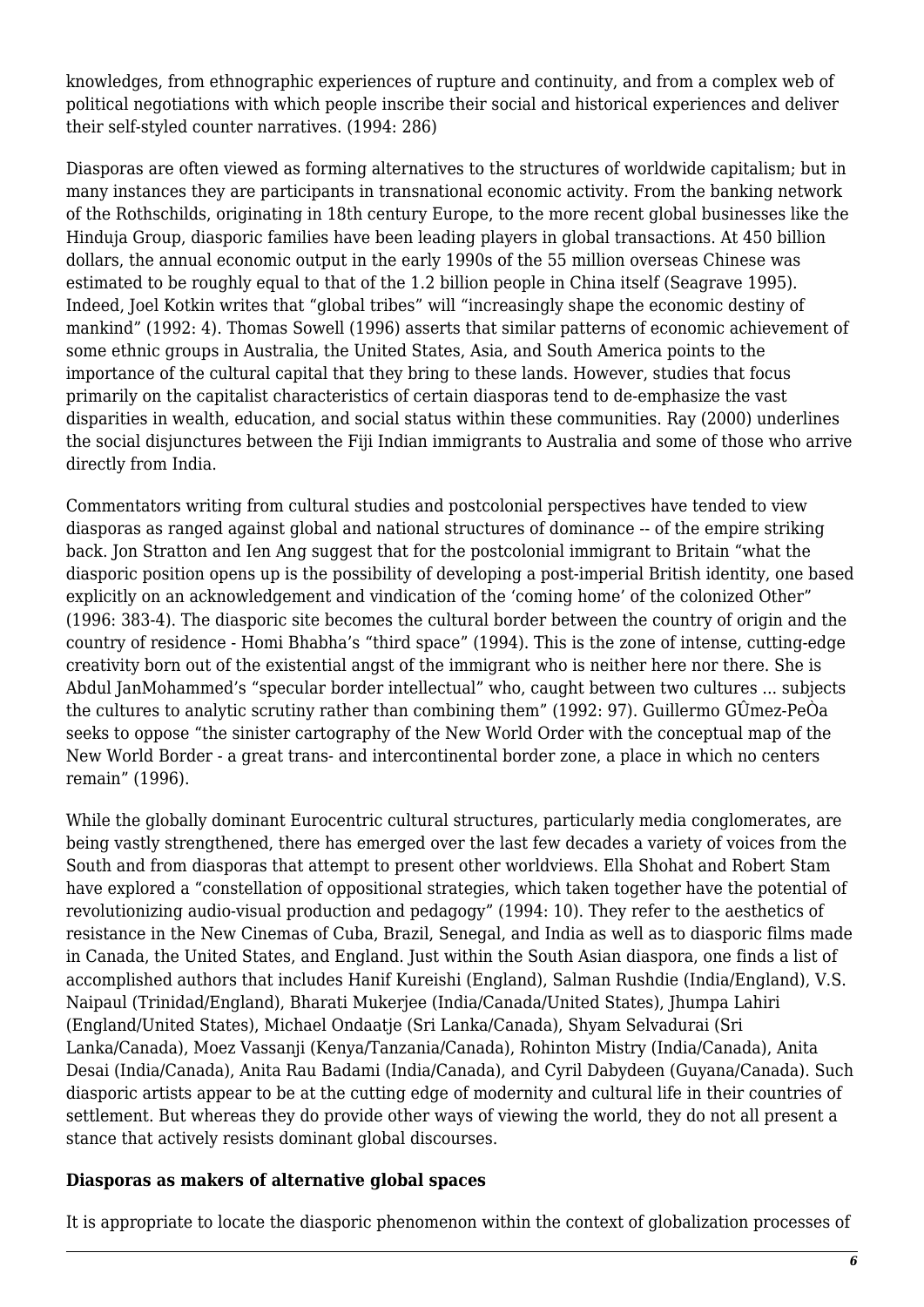the last few centuries. As discussed above, the major human migration patterns over the last few centuries have been determined by colonization and by trading connections. But in recent decades, the transnational migration of people has grown exponentially apart from the expansion in the global movement of goods. The increasing ease and speed of transportation has facilitated travel over long distances, which is a key feature of globalization.

Richard Falk has distinguished between "globalization-from-above" and "globalization-from-below." He identifies the former as reflecting "the collaboration between leading states and the main agents of capital formation" (1993: 39). At the inter-governmental tier, international policy and legislation that governs other forms of transnational communication is shaped and policed. Bodies such as the United Nations, the World Trade Organization, the International Telecommunications Union, and the World Intellectual Property Organization operate at this level. Transnational corporations are also major players in the globalization of communication. They include communications companies such as global news agencies, giant advertising corporations, AOL Time-Warner, News Corp, CNN, Disney, MTV, and Bertelsmann and telecommunications corporations like AT&T, Microsoft, Nortel and Cisco as well as non-communications global corporations that are engaged in massive transnational information flows. The latter, like Coca Cola, Nike and Exxon, carry out massive amounts of advertising around the world and transfer significant amounts of data through computers and other means.

"Globalization-from-below" is carried out mainly by organizations that do not have strong links with governments or large corporations. Organizations such as Amnesty International and Greenpeace are transnational civil society groups that monitor the performance of governments on human rights and environmental protection, respectively. Others like the International Committee for the Red Cross and MÈdecins Sans FrontiËres act as relief agencies around the world. Academic and professional associations, religious organizations, diasporic groups etc. also participate in "globalization-from-below" by developing lateral communication links between members in various parts of the world. They may not necessarily challenge international governmental activities or transnational corporations, but they are nevertheless distinct from them. [3]

The concept of space is key to the study of diaspora. Doreen Massey views it as 'the simultaneous co-existence of social interrelations at all geographical scales, from the intimacy of the household to the wide spaces of transglobal connections' (1994: 168). The debates around the issues of globalisation, cultural identity, and the use of new communication technologies have significantly influenced the study of human geography (see Mitchell 2000). Anthony Giddens (1990) suggests that new media have succeeded in 'emptying' time and space, allowing social relations to be 'disembedded' from their locations and to be carried out at long distance. Manuel Castells (1989) distinguishes the 'space of places' from the new 'space of flows' that occur in global networks. Arjun Appadurai (1996) sees the global cultural economy as characterized by fundamental disjunctures between what he identifies as five dimensions or 'scapes' of 'global cultural flow': ethnoscapes (people), mediascapes (media content), technoscapes (technology), finanscapes (capital) and ideoscapes (ideologies).

These newer ways of conceptualising the relationship of people with landscapes have challenged normative notions in which human identity and community have tended to be linked to the territory 'originally' occupied by a group. The naming of an ethnic group is usually based on such a homeland; and its members will often continue to be linked to this ancestral location even after centuries of living in diaspora. But the dynamics of travel involves a shaping and re-shaping of cultural space and the relationship that people have with it (Clifford 1997). Not only do governments strive to control such cross-border traffic and the activities of foreign nationals within their borders, they generally tend to discourage the links of immigrants with their homelands or with other parts of diasporas.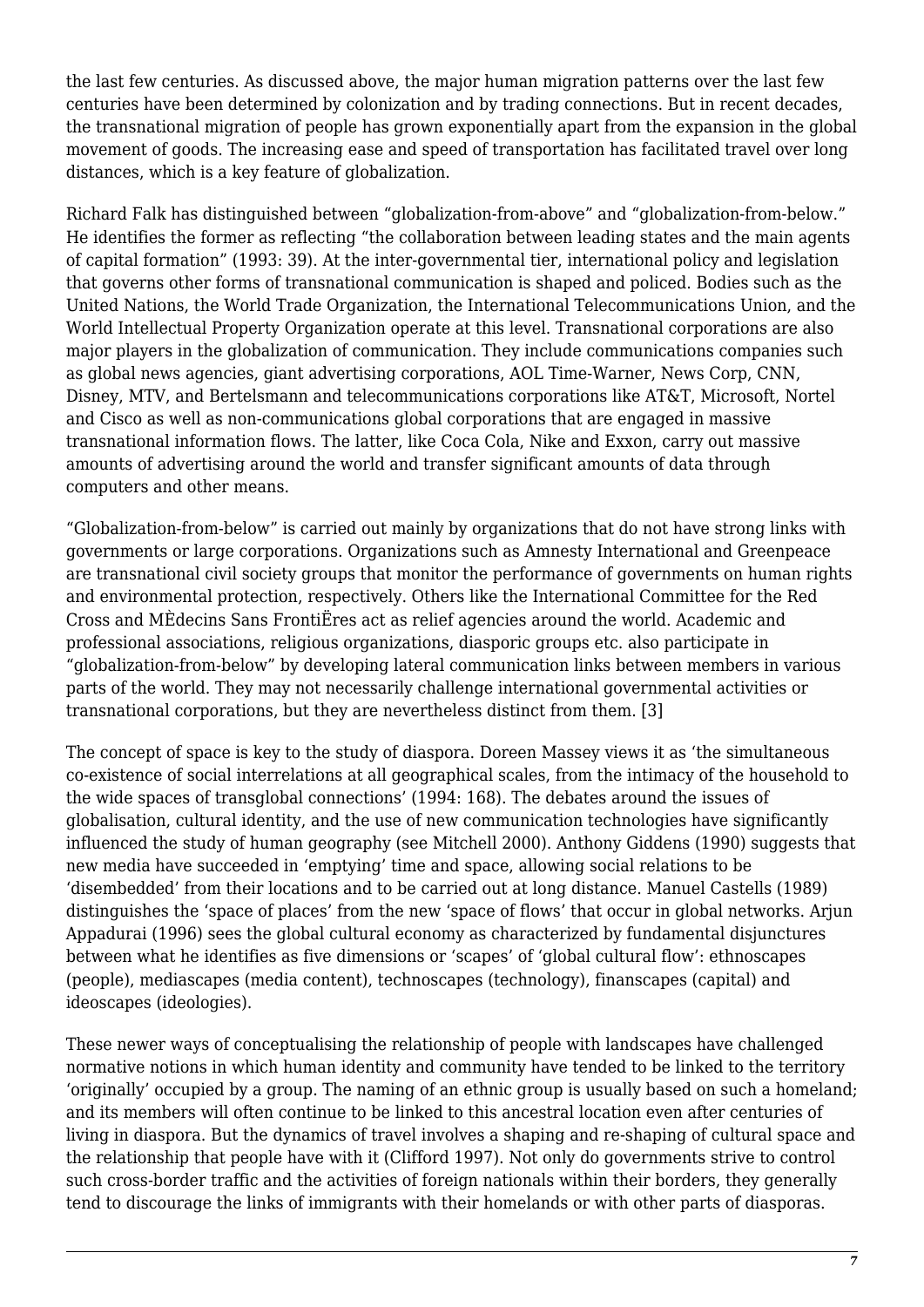Notwithstanding the predictions of the declining influence of borders under pressures of globalisation (e.g. Appadurai 1996), the spaces of nation-states largely continue to remain exclusive. Nevertheless, diasporas present a significant challenge to this territoriality by seeking to produce their own transnational spaces.

The roots of the contemporary political map of the globe are to be found in colonialism. European space was extended to cover the planet: the sway of Spanish, Portuguese, British, French, German, Italian, Dutch, and Russian expansion was imprinted on the world not only through territorial appropriation but, more significantly, through the symbolic re-naming of places with nomenclature drawn from the colonizer's culture. The system of nation-states, which has origins in seventeenthcentury Europe, was stretched across other continents, replicating European forms of governance around the world. This included the separation of related peoples' national identities and relationships by marking out fixed (although not completely immutable or impermeable) national borders, which were to be maintained even after independence. European cartography symbolised the hegemony of Europe: the continent was placed at the centre of the upper half of the world map. Colonial educational systems helped ensure that this global arrangement was accepted by all peoples as 'natural' (Blaut 1993).

Transnational media's emergence in the nineteenth century, in the form of news agencies, occurred within the colonial context. The British Reuters, the French Havas and the German Wolff agencies divided the world among themselves by operating a news cartel, which involved exclusive presence in the respective spheres of colonial influence. Transnational telegraph, telephone and transportation links to colonies were constructed to serve the colonial metropolises. Formal telecommunications linkages between neighbouring countries in Africa or Asia ruled by rival colonizing powers were rare; direct connections between southern continents were almost nonexistent. Media content in the form of news and entertainment materials flowed largely from North to South, further reinforcing northern worldviews.

The colonial arrangements of global space were therefore linked to the configuration and the exercise of power. Much of this spatialisation was engendered by what Edward Said (1978) calls the 'imaginative geography' of European Orientalist science that supported the imperialist enterprise; it presented justifications for the conquest and colonisation of non-European territories. The academic discourses were complemented by travellers' literature (Said 1978; Egerer 2001). Media materials produced in North America and Europe further reinforced Orientalist worldviews. Even though the influence of this cultural imperialism did not produce a completely monolithic global culture that was devoid of local colourings (Tomlinson 1991), it did disseminate the products of northern cultures extensively and intensively in the South. Western, particularly the materials of the Anglo-American cultural axis, have wide distribution even in other parts of the North.

The cultural power of British colonialism has been such that African and Asian children being educated in many former colonies tend to know more about the fauna and flora of England than that of their own countries. They are steeped in the details of British history. The old imperial capital of London remains central and the rest peripheral in many minds around the Commonwealth. But this imaginative geography is being increasingly challenged in the contemporary cultural production of diasporas. Claudia Egerer gives the example of the writing of Hanif Kureishi, who is of Pakistani origins and lives in England:

*… Kureishi's London is a city in which the geography of the colonial past is superimposed on the modern English capital, producing its postcolonial present. This London is a hybrid city where the local and the global co-exist uneasily, a locality saturated with contradictory meanings that escape easy appropriation and which as such may well serve to 'produce new forms of knowledge, new modes of differentiation, new sites of power'.[4] This London – no longer the metropolis of imperial*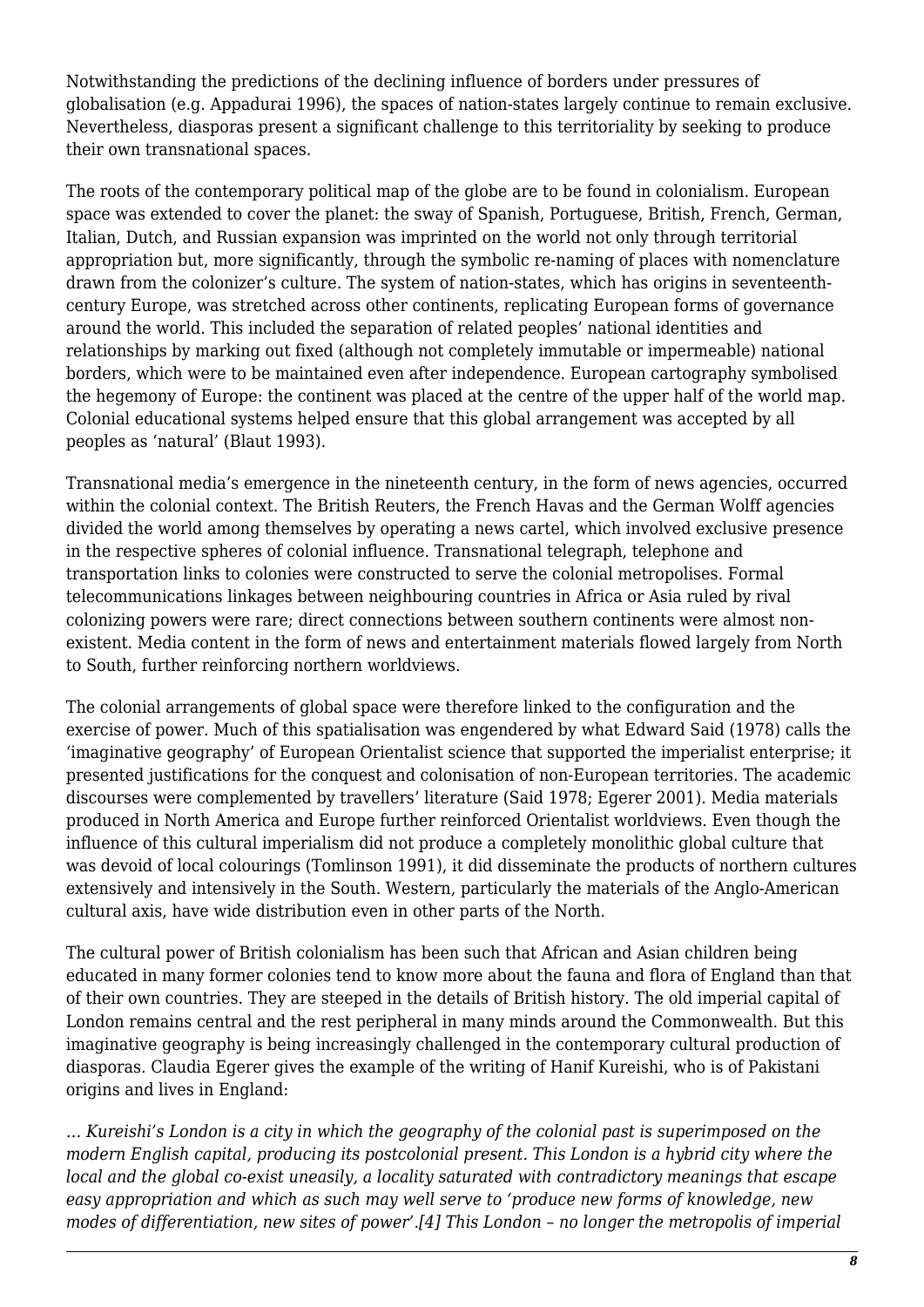*England and not yet a postnational, global city – may serve as a metaphor for the power of transformation engendered by the population movements ultimately set in motion by colonialism.* (Egerer 2001: 16)

Whether diasporic cultural workers are involved in the complete re-arrangement of dominant cultural mappings is debatable since Eurocentric worldviews still remain globally hegemonic. But whereas diasporas' imaginings of space do not necessarily displace the dominant geography, what emerges is the co-existence of a multiplicity of cultural cartographies supported by vibrant bodies of literature and other intellectual and artistic forms.

The contemporary 'New World' is also the site of diasporic re-imaginings. Stuart Hall presents another way in which colonial space is transformed in the 'territory' of the Caribbean 'Third (New World) cinema'.

The Third, 'New World' presence, is not so much power, as ground, place, territory. It is the juncture-point where the many cultural tributaries meet, the 'empty' land (the European colonizers emptied it) where strangers from every other part of the globe collided. None of the people who now occupy the islands – black, brown, white, African, European, American, Spanish, French, East Indian, Chinese, Portuguese, Jew, Dutch – originally 'belonged' there. It is the space where creolizations and assimilations and syncreticisms were negotiated. (Hall 2000: 30)

Caribbean film, reflecting and itself being a site of hybridity, is here a cultural engine that re-maps the spaces previously marked out by imperialism. Hall emphasizes that the heterogeneity expressed here speaks not only against colonialism's hierarchical and essentialist human geography but also stands in contrast to that notion of diaspora which necessarily includes a return to the 'original' homeland, a dream that usually involves the displacement of other peoples (31). Sychotric

Instead of dwelling on physically reversing historical migrations, much of the cultural production of diasporas involves the creation of imaginative space alongside existing mappings. In the face of the homogenizing forces of globalization, diasporas, as deterritorialised nations, are seeking ways of "reterritorialising" and "re-embedding" their identities in other imaginings of space (Lull 1995: 159). Displaced from their homelands, they find that "Ethnicity is the necessary place or space" (Hall 1997: 184) from which they can speak to counteract dominant discourses. Hall views this process as operating "on the terrain of 'the global postmodern" (184), which "is an extremely contradictory space" (187): whereas he acknowledges the danger of extreme nationalism in ethnic assertion he also identifies the immense opportunities for the empowerment of the local, in contrast to the polarized scenario of Benjamin Barber's "jihad vs. McWorld" (1995).

Migrant communities endeavour to make homes (even if "temporarily") in milieus that are away from the home(land). John Wise (2000) asserts that the marking out of a space as one's home involves the infusion of that place with one's own rhythms. (Re)territorialisation occurs through sounds and movement – cadencies and action. The languages, accents and rituals spoken and performed in a space establish its cultural connections to its occupants and give it an identity. Diasporas (re)create home by instilling such resonance into the spaces they find themselves in: they do it with their languages, customs, art forms, arrangement of objects, and ideas. Their media, especially electronic media, reterritorialise the diaspora through the resonance of electromagnetic frequencies. However, the milieus that diasporas seek to create are not bounded by the borders of nation-states – their rhythms resonate transnationally to mark out non-terrestrial spaces that stretch out inter-continentally.

The 'supraterritoriality' (Scholte 1996) of diaspora is created and sustained by transforming a milieu: it is not a physical place but an existential location dependent continually on the resonance of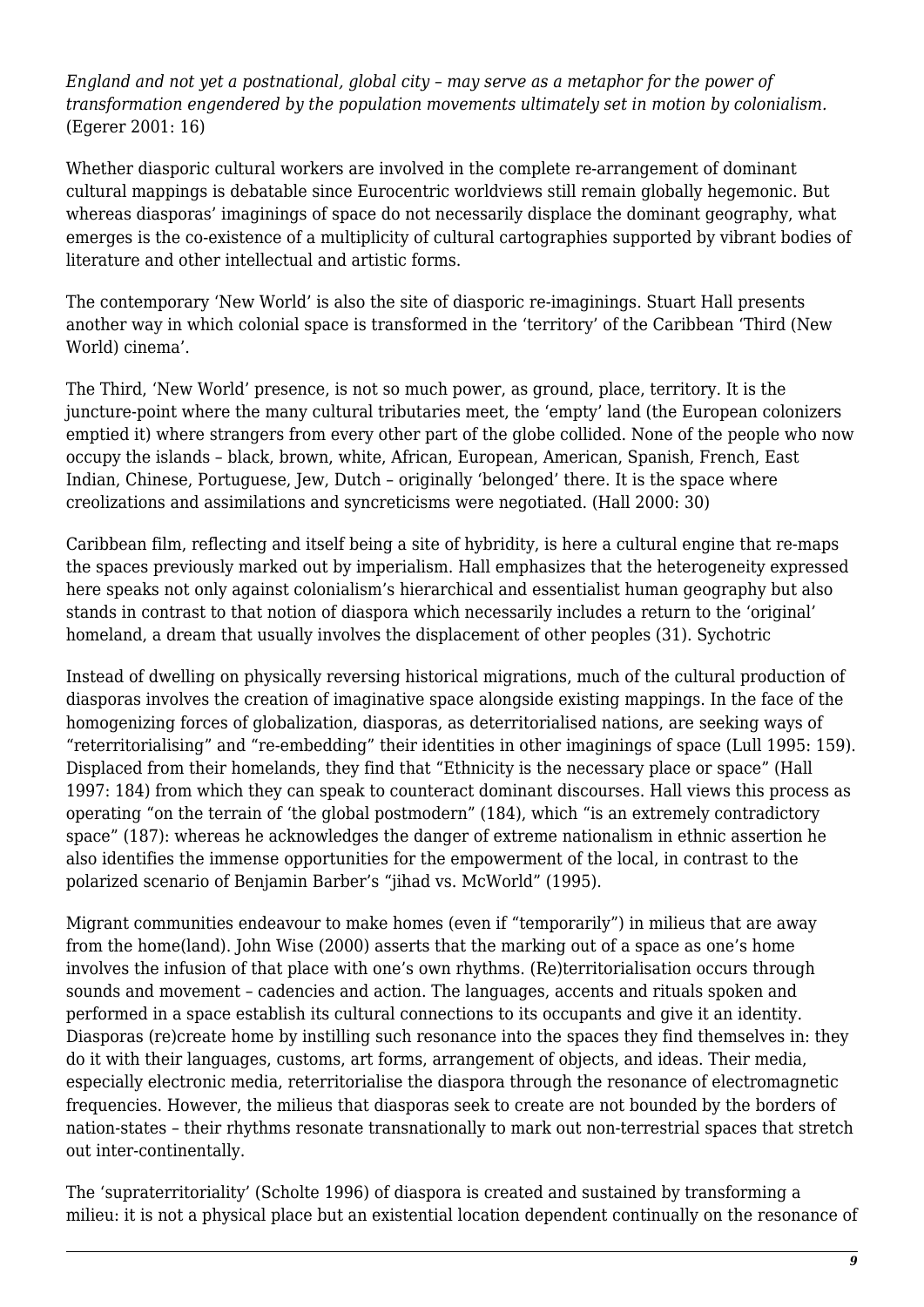cultural practices. Diasporas account for space as an existential location as they seek to redefine and transform their existence from under the historical conditions of colonialism and/or the contemporary exigencies of globalization-from-above. These dynamics of spatialisation are imaginative; they usually do not necessarily involve the appropriation of territory but they necessarily engage in the rethinking of dominant cartographies. The diaspora exists virtually in the relationships maintained in a transnational milieu, held together by and in the intercontinental "'space of flows' – in mass media, telecommunications, computer connections and the like – [which] is a realm where religions, nations, classes, genders, races, sexualities, generations and so on continuously overlap and interrelate to produce complex and shifting identities and affiliations" (Scholte 1996: 597).

But diasporic space is not monologic. Watching live television from the homeland does not automatically suspend time and space, as Asu Aksoy and Kevin Robins (forthcoming) demonstrate. Diasporic media networks hardly negate the day-to-day existence in a location where one also interacts with other cultures and consumes local media content. Santianni (forthcoming) explores how diasporic Tibetan Buddhist media deliberately seek to create solidarity outside the ethnic community. Hybridity, in its multifarious forms, constantly challenges the notions of essentialism and exclusivity that often tend to accompany the traditional conceptualisation of diaspora. We also need to recognise that the mere existence of diasporic media also does not mean that all of a group's members, or even a majority of them, have access to them. William Ackah and James Newman (forthcoming) point to the differential and contradictory uses of new media in a Ghanaian transnational community.

#### **Ethnic Media as Transnational Media**

The use of the Internet and other computer-based media by diasporas should be viewed as part of a continuum that includes the mail, telephone, fax, print media, audio and video tape, film, radio and television (see Karim, forthcoming). The role of ethnic media in global communication flows is steadily growing in importance: the transnational ethnic-based commercial broadcasting infrastructure is integral to the increasingly global ethnic economy. Advertising on ethnic radio and television is viewed by niche marketers as a way to reach growing minority populations in a time of fragmenting audiences. The largest Spanish-language US network, UnivisiÛn "owns 11 stations and has 19 affiliates, [it] is also carried on 740 cable systems and is seen by 92 percent of Hispanic households in 162 markets across the United States" (Collins, 1996: C6; also see D·vila 2001). Sociologists and communication scholars have viewed ethnic media as serving two primary purposes - to contribute to ethnic cohesion and cultural maintenance as well as to help members of minorities integrate into the larger society (Riggins, 1992: 4). Charles Husband asserts that "we need autonomous ethnic minority media which can speak for, and to, their own community; ethnic minority media which can generate a dialogue between ethnic minority communities; and between these and dominant ethnic community audiences" (1994: 15). However, obtaining sufficient space for the ethnic broadcast media on the electromagnetic spectrum has involved a continual struggle with national regulators.[5] For example, France's main broadcast authority, the Conseil SupÈrieur de l'Audiovisuel, was actively encouraged by a centre-right government to exclude Arabic stations from licensed cable networks. The response of a significant number of Maghrebi immigrant families was to subscribe to DBS services which provide them programming from Arab countries from across the Mediterranean Sea.

In the autumn of 1995, a survey conducted for the European satellite company Eutelsat indicated that 21 percent of Arabic-speaking households in France had invested in satellite receivers, compared with 4 percent of the general population. A year later, the number of Arabic-speaking households with satellite dishes was believed to have doubled. (Hargreaves and Mahdjoub, 1997: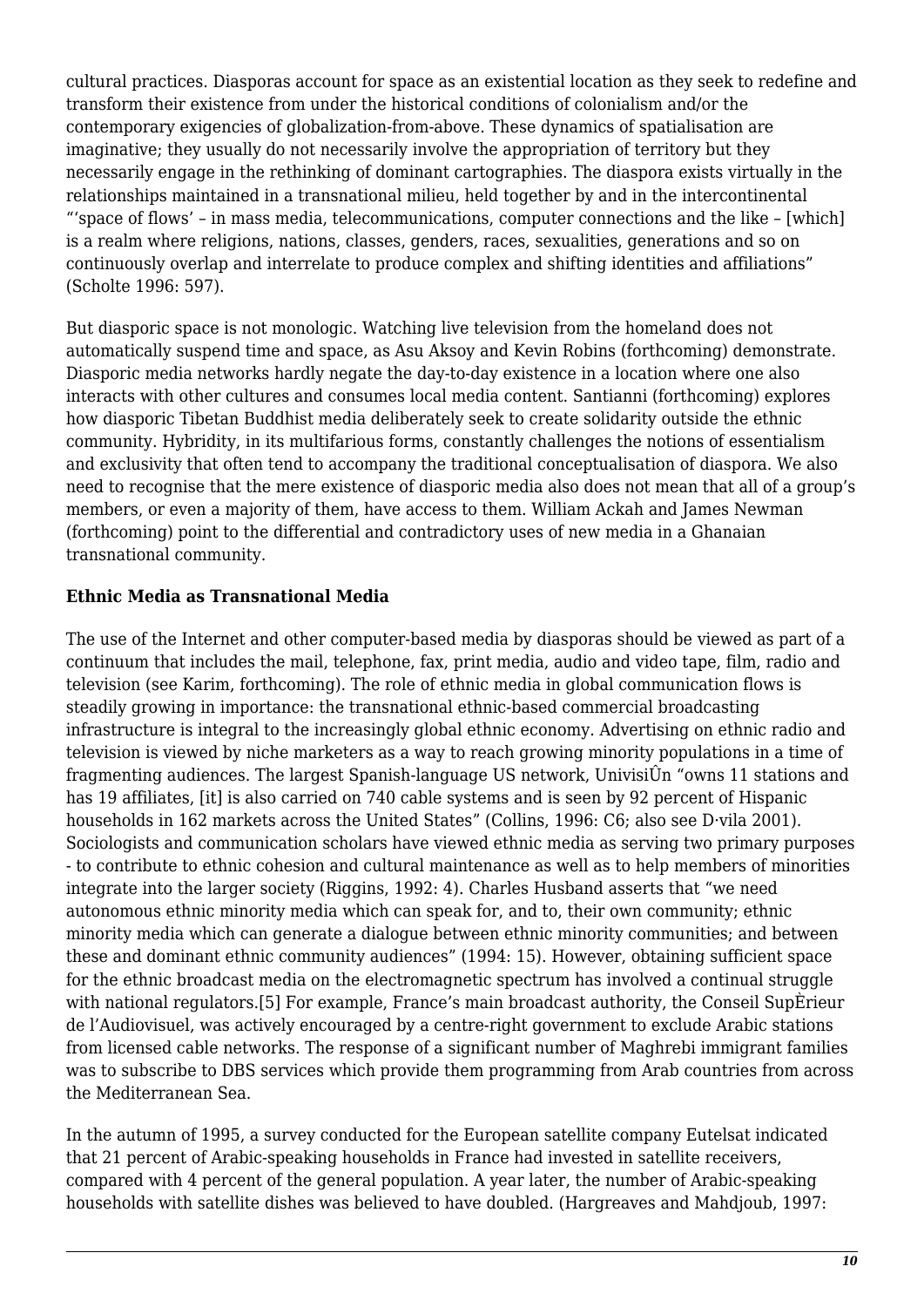#### 461)

With the availability of new communication technologies, diasporas are able to obtain cultural materials with growing ease from other parts of the world. Governments are finding it increasingly difficult to compel them to assimilate minorities into the dominant national culture in the face of globalization-from-below.

A number of ethnic television broadcasters export their programming to other parts of the diaspora; for example the weekly Vision TV programs "West Indians United" produced by a group of South Asian diasporics in Toronto, are being regularly rebroadcast in Guyana and the US. On a much broader scale, either UnivisiÛn and Telemundo, the two largest Spanish-language networks in the US is available on almost every cable system in Latin America. "And in smaller, poorer countries, local television stations often simply tape stories from UnivisiÛn or Telemundo's nightly newscasts for their own use, which gives these American networks a degree of credibility and visibility unusual in the region" (Rohter, 1996: 4/6). The picture that Latin Americans see of American society in these North-South news flows is very different from that presented by mainstream US television like the CNN and by global TV news agencies like the World Television Network and Reuters Television. UnivisiÛn and Telemundo adhere to Latin American news values that favour greater analysis than that offered by mainstream American television. The Spanish-language networks also seek out Hispanic perspectives on national news stories.

The relatively small and widely scattered nature of communities they serve have encouraged diasporic media to seek out the most efficient and cost-effective means of communication. Technologies that allow for narrowcasting to target specific audiences rather than those that provide the means for mass communication have generally been favoured. Ethnic media have frequently been at the leading edge of technology adoption due to the particular challenges they face in reaching their audiences. Marie Gillespie notes about the Indian community in Southhall, England, that many families obtained VCRs as early as 1978 "well before most households in Britain" (1995: 79). In Mexico, the arrival of videotape became the means to enhance vastly its television program exports. Later, satellite technology was used to interconnect the various Spanish-language TV stations which Televisa controlled for many years throughout the US, thus establishing a national network for Mexican-originated programs and creating a national audience of "Hispanics."

Whereas governments in developing and developed countries have expressed fears that DBS would erode their sovereignty by transmitting foreign programming to their populations in unregulated manners, this technology is providing remarkable opportunities for diasporic communities. Ethnic broadcasters, previously having limited access to space on the electromagnetic spectrum in Northern countries, are finding much greater options opening up for them through DBS. Diasporic programming using this technology has grown exponentially in the last few years, well ahead of many mainstream broadcasters. Even as mainstream networks in Europe were making plans to introduce digital broadcasting, the Arab-owned and operated Orbit TV in Rome had begun by 1994 to providing extensive programming via DBS to Arab communities both in Europe and the Middle East. Arab Radio and Television (ART) has several channels that are broadcast to Arab countries, and one each to Europe and North America. One of the most fascinating uses of DBS technology in the Middle Eastern context is MED-TV, a Kurdish satellite television station (Hassanpour, 1998). This is a case of a diaspora within and without the divided homeland attempting to sustain itself and to counter forceful suppression with the use of communications technology. MED-TV faces resistance not only from governments of the various states straddling Kurdistan, but also from antiterrorist police forces in the UK, Belgium and Germany.

Quite apart from the DBS television offered by global conglomerates like Rupert Murdoch's Star TV, which beams programming to several Asian countries, there have emerged several diasporic DBS-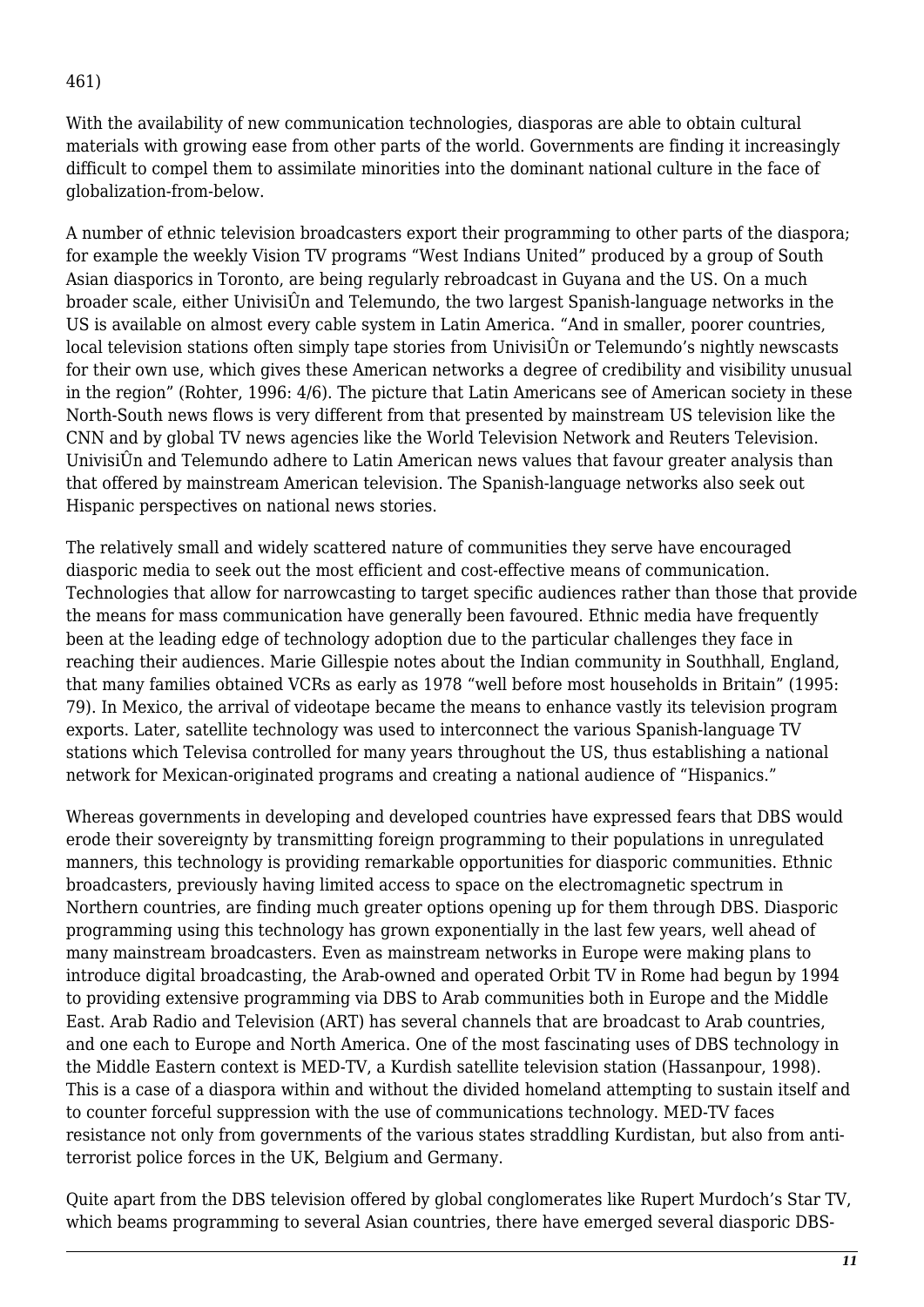based networks serving Asian diasporas. The Chinese Television Network, headquartered in Hong Kong, has been broadcasting to East Asia, Australia, the Pacific Islands, and the United States since 1994. Hong Kong's Television Broadcasts International "reaches into several Asian markets and to Chinese communities just about everywhere" (Berfield, 1997: 31). The London-based Chinese Channel's programs are received in the UK and in continental Europe. India's state-run network Doordarshan has taken its International Channel to over 40 countries, and Zee TV has emerged as a very popular global Indian network in recent years (Thussu, 2000, 197-99).

Satellite networks in the US have realized the viability of ethnic channels and are making them an integral part of their services. DirectTV and DISH Network provide a wide variety. WMNB (Russian), Network Asia (India-oriented), Ukrainian Broadcasting Network, CiaoTV - The Italian Superchannel, Egyptian Satellite Channel, and Nile TV appear on DirectTV. The DISH Network's offerings include Fox Sports Americas, MTV Latino, and Telemundo, all in Spanish; Antenna in Greek and Croatian; ART in Arabic; TV5 and RFI in French; RTPi in Portuguese; and RAI in Italian. In January 1998, California-based Space TV launched five Chinese video channels, ten Chinese audio channels, one Thai video channel, one Filipino video channel, and an Asian Business News channel for North American subscribers.

#### **Diasporas on the net**

The new media seem especially suited to the needs of diasporic communities. Transnational communities are also making extensive use of on-line services like Email, Internet Relay Chat, Usenet, Listserv, and the World Wide Web. These global networks are allowing for relatively easy connections for members of communities residing in various continents. As opposed to the broadcast model of communication, which apart from offering limited access to minority groups, is linear, hierarchical, and capital intensive, on-line media allow easier access and are non-linear, largely nonhierarchical, and relatively cheap (Karim, Smeltzer and Loucheur, 1998). The ability to exchange messages with individuals on the other side of the planet and to have access to community information almost instantaneously changes the dynamics of diaspora, allowing for qualitatively and quantitatively enhanced linkages. As the number of language scripts and translation capabilities of on-line software grows, an increasing number of non-English speakers are drawn to the medium.

Post-colonial groups as well as older diasporas such as the Roma are communicating intercontinentally through on-line networks. The content of their messaging largely consists of cultural, heritage, genealogical, and religious information. In some cases, individuals from respective diasporas construct on-line resources on their cultures in collaboration with cross-cultural research teams. With access to greater technological resources, members of the diasporas who live in the west are producing CD-ROMs containing their religious scriptures. For example, CD-ROMs titled *Al-Quran al-Kareem*, containing the recitation of the Islamic holy book, and *Scriptures and the Heritage of the Sikhs* have both been published in the United States. The simultaneous availability of text, sound and graphics provide not only an excellent interactive reference but a superior learning tool for spiritual communities for whom the precise pronunciation of their scriptures is of vital importance.

Whereas significant percentages of the overall population have access to the Internet in the most technologically advanced countries, patterns of usage are dependent on factors including age, income, education, and proximity to urban areas. There are uneven patterns of on-line access among their minority communities - the average rate for Chinese-Canadians is higher than that for the Canadian population as a whole, but African-Americans have the lowest level in the United States. Availability of the technology in developing countries is lagging far behind industrialized ones. Consequently, members of diasporic groups in the west are the most active in producing cultural resources on the Web. A primary motivation on the part of immigrant communities seems to be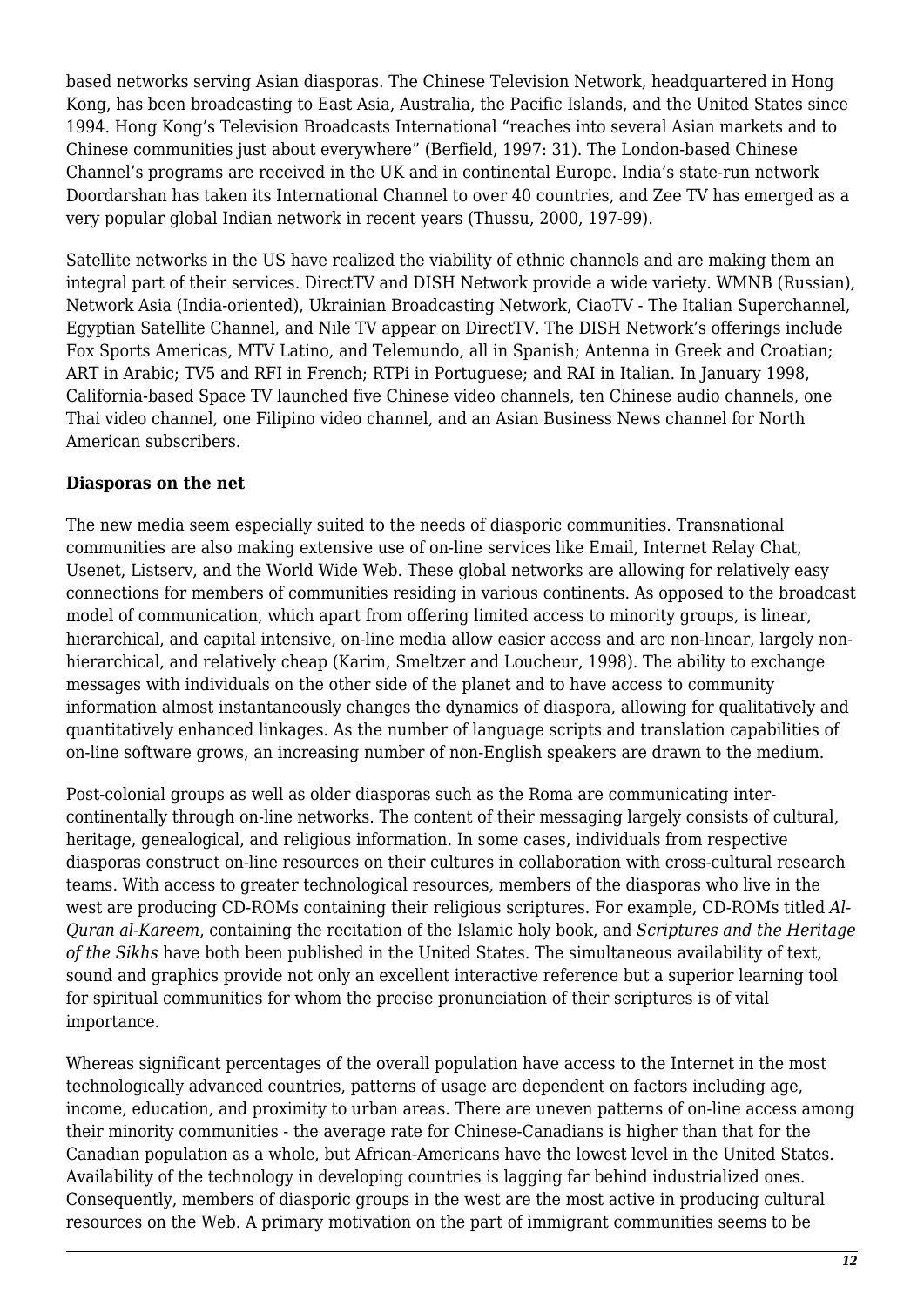survival in the face of the overwhelming output of the dominant culture and the limitations of their own access to the cultural industries in the country of settlement.

A substantial amount of space on electronic networks is devoted to genealogy. It is of special interest to members of diasporas, especially those whose ancestors migrated several generations ago. They are finding the Internet to be a remarkable tool in their efforts to reconstruct their family trees. There are news groups organized according to family names, of origin and immigration, ethnic groups, and historical events (particularly wars). Although genealogical web-sites catering to people of European origins are the most numerous, it is possible for individuals of any background to add their personal home pages as links to sites which act as genealogical registries. Some commercial sites facilitate international searches for documentation using surnames as keywords. One Netherlands-based service offers assistance to people of mixed South Asian and European origins, providing access to records from churches, cemeteries, military regiments, and community associations.

Recent migrants separated from family and friends often put notices on news groups giving particulars of individuals with whom they want to re-establish contact. Diasporic web-sites frequently have global directories of community members. These are often organized according to alumni of institutions such as colleges. Diasporic directories of professionals and businesses are also being compiled on-line. An international conference of the Advanced Science and Technology Exchange with Thailand proposed the development of a "World Thai Expert Link." This network would use information and communication technologies to mobilize the scientific and managerial elements of the Thai diaspora as a means of partially reversing the brain drain from the South-East Asian country.

In some cases, the creation of diasporic directories is a matter of life and death. The medical necessity to find human marrow donors from one's own ancestral group for the treatment of more than sixty blood-related diseases has extended these searches into cyberspace. Under the aegis of the National Marrow Donor Program in the United States, community organizations of Americans of African, Asian, the Pacific Islander, and indigenous peoples are maintaining web sites to find suitable marrow donors for patients from their communities. Information on registries in home countries is also provided, although the potential of electronic networks to maintain global donor lists does not appear to have been fully exploited. Much can be done in the way of co-ordinating transnational databases with up-to-date information about potential donors.

Although some diasporic web sites do carry scholarly and archival material, their particular strength is functioning as repositories and as means of disseminating cultural knowledge. In the light of the enormous production and export levels by the cultural industries of developed countries, on-line networks facilitate a global accessibility to Asian, Latin American and African views of the world. This becomes an important means to counter the effects of cultural imperialism and to foster a world-wide cultural diversity. Isolated members of diasporas who have access to on-line media can participate to a significant extent in the cultural give and take that usually takes place in a physical community. While a cyber network does not allow for the same level of interaction as a real community, it facilitates communication to a much greater extent than that has been previously possible for diasporic groups. Traditional lore, family trees, reunions, festivals, new publications, and world-wide locations of community institutions are included in the range of web sites contents. Current events and developments in the transnational group are regularly discussed on online news groups. All this forms the growing knowledge base of the diaspora as it interacts within itself and with others.

Newsgroups enable the participation of users with common interests, located around the world; these have been termed 'virtual communities' (Rheingold 1993). However, the notion of virtual or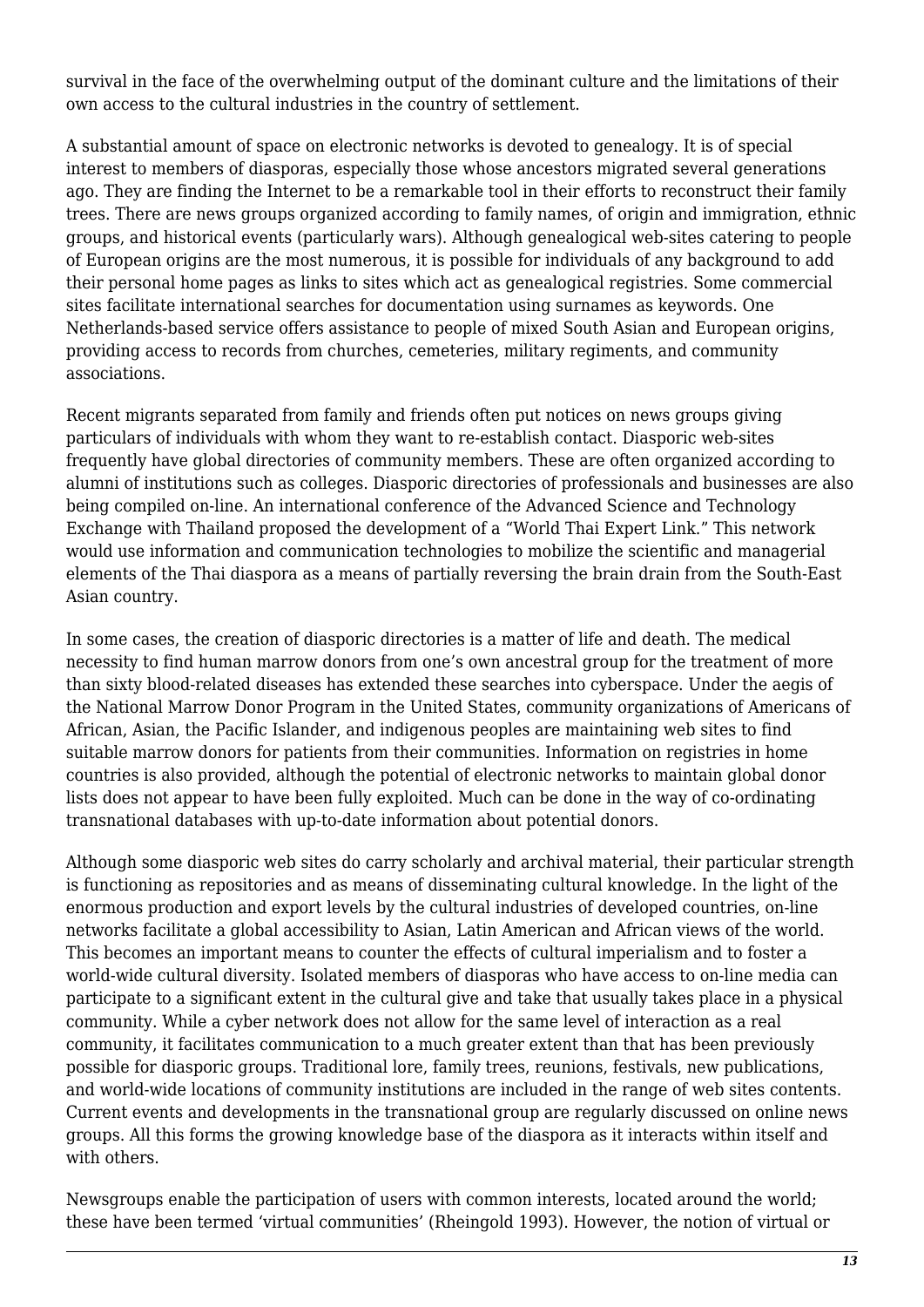electronic community seems more pertinent when speaking either of a freenet that networks a particular geographic locality or a diasporic group that is linked together by more than a singleissue, sharing a symbolic universe that includes a broad variety of cultural markers (Mitra 1997). Indeed, cyberspace is often conceived of as a 'place' where the users electronically reconstitute the relationships that existed before migration. Discussing the participation of Indian immigrants on soc.culture.india (sci), Ananda Mitra writes,

There is a presupposition that most members of the Indian community would access the network and would chance upon these general messages and thus re-establish contacts with people they might have known before. This signifies that the community produced by, and around, sci is a representation of the allegiances that existed before the diasporic experience occurred. For instance, when one encounters a message that refers back to a college in India there is an effort to find, in the virtual community, familiar relationships that have been severed by the process of geographic movement but can now be re-established in the virtual space of the Internet. (63)

There appears to be an attempt by diasporic participants in cyberspace to create a virtual community that supposedly eliminates the distances that separate them in the real world. The global dispersion from the home country over a period of several generations is also seemingly reversed by bringing together disparate members of the ethnic group to interact in an electronic "chat room." Time and space are erased in this scenario to reconstitute the community and to exchange cultural knowledge held in the diaspora. News groups such as soc.culture.sierraleone, soc.culture.jewish, and alt.religion.zoroastrianism allow for interested people, most of whom who tend to be of the particular national, cultural or religious backgrounds, to communicate from any place where they have access to Usenet. Discussions range on topics that include culture, literature, entertainment, politics, and current events in the countries of origin and settlement.

Whereas one is tempted to view the virtual re-assembling of global diasporas within electronic chat rooms, this conceit belies the reality of the vastly differing levels of access enjoyed by members of communities as well as the inability of the individual newsgroups to support the coherence of more than a handful of discussions. Ackah and Newman (forthcoming) draw our attention to the continued importance of travel and first-hand human contact in the lives of diasporas, criticizing the tendency to eliminate space completely and to locate transnational communities exclusively within cyberspace. Pilgrimage, the traditional mode of bringing together members from global religious communities, continues to retain an enormous vibrancy among Muslims, Hindus, Christians and followers of other religions in the age of the diasporic chat room, as witnessed in the periodic mass gatherings at holy places.

Diasporas are using the Internet to overcome restrictions imposed by borders and national regulations. Several on-line services catering to Sindhis, a South Asian ethnic group whose members were dispersed by the partition of colonial India and by migration patterns outside the subcontinent, are electronically recreating the community. A Hong Kong-based web-site covers Sindhi history, philosophy, spirituality, culture, language, literature, poetry, organizational structures, reunions, directories and even recipes. Information for Sindhis of Muslim, Hindu, Sikh and Christian backgrounds is provided in other sites, some of which invite contributions from virtual visitors with the express intention of reuniting the diaspora in cyberspace. A web-site operated from Germany provides an extensive hypertext links to Iranians on the Internet. It brings together, virtually, individuals and institutions residing inside and outside Iran, including universities, research organizations, information resources, cultural industries, literature, art collections, media, sports groups, businesses, political and religious organizations (including those in exile), Iranian government agencies, and discussion groups. Similar websites were created by diasporas from Afghanistan, whose Taliban regime had banned the Internet (Allan, forthcoming)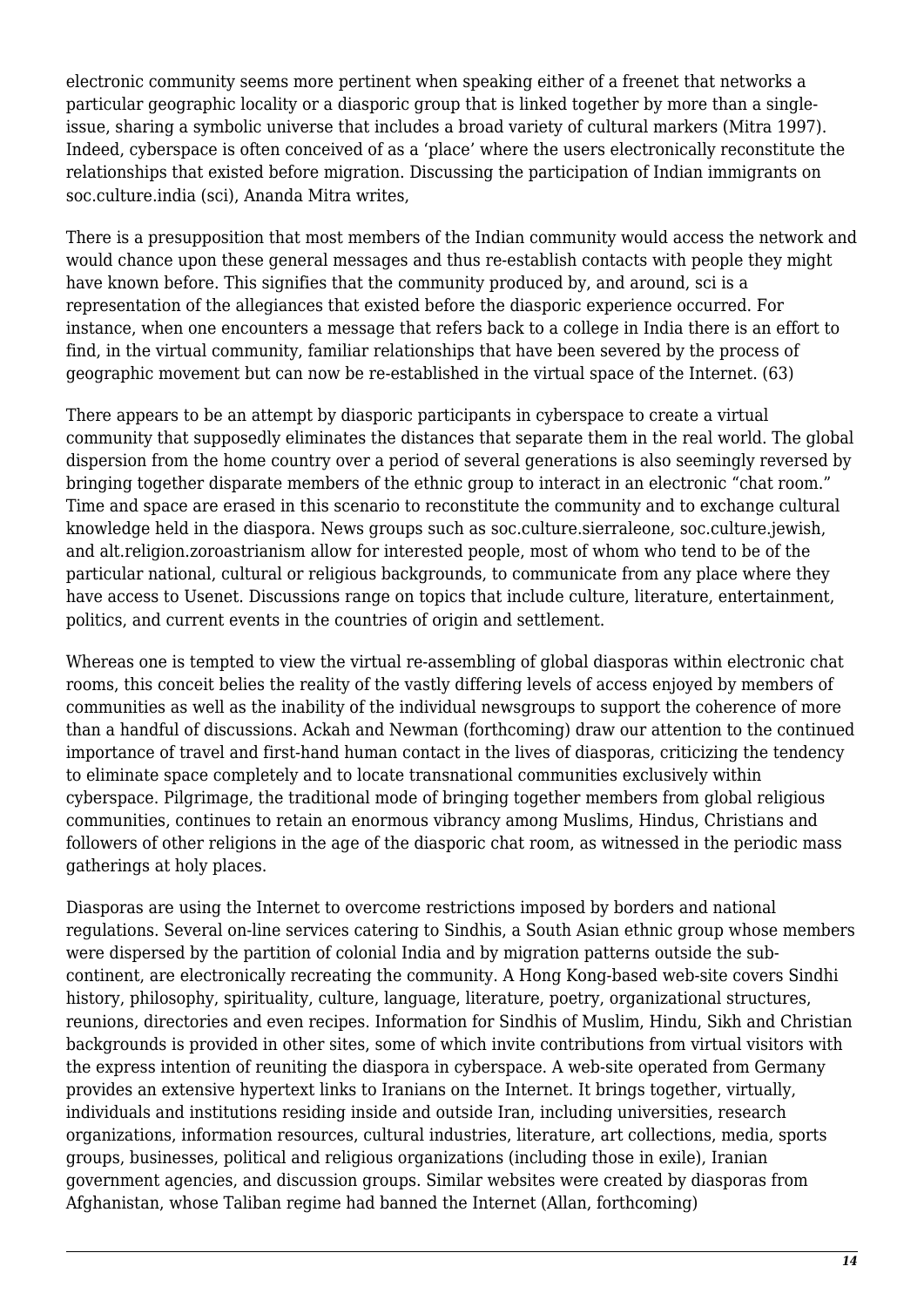Diasporic cybercommunities centred around very specific topics attempt to bring communal knowledge to bear on contemporary issues; for example, "Shams," which enables discussion of issues relating to the rights of women in Muslim law, "Bol," a Listserv for issues of gender, reproductive health and human rights in South Asia, and "KoreanQ," serving lesbian and bisexual women of Korean heritage. Co-operative arrangements between students and professionals of recent Chinese origins working in high technology sectors in Canada, the United States and the United Kingdom have led to the emergence of online magazines that express their particular concerns. These new arrivals felt that its information needs were not met by the thriving print and broadcast Chinese media controlled largely by older groups of immigrants from China (Qiu, forthcoming). Despite being separated by large distances and, in most cases, not having met each other, the virtual editorial teams regularly cover events happening in the homeland and in the Chinese diaspora.

Individual members of various diasporas are also participating in cross-cultural teams of virtual librarians to develop banks of on-line research resources. For example the Asian Studies WWW Virtual Library project includes expert contributors with origins in Azerbaijan, Bangladesh, East Timor, Eastern Turkestan, Hong Kong, Japan, Nepal, North Korea, the South Pacific region, South Korea, and Sri Lanka, who are living in western countries. Several others are linked from various developed and developing countries. The Australian-based project, which seeks to provide an authoritative, continuously updated hypertext guide and access tool to scholarly information on Asia, is aimed at meeting the needs of academics, librarians, journalists, and graduate students. The team of virtual librarians manages specialist information modules, and they offer access to thousands of Internet resources around the planet including archives, library catalogues, documents, bibliographies, electronic journal registers, and mailing lists. "Native Web" is another cross-cultural venture. Operated from the United States, it provides links to electronic resources on indigenous cultures in the Americas. It involves the participation of people of native and non-native backgrounds from South, Central and North America. Interactive on-line systems are also enhancing inter-cultural communication. Usenet is enabling news group discussion on a wide range of topics among members of diasporas and with those of other backgrounds. The use of the Internet Relay Chat and the Relay program on Bitnet, two asynchronous on-line systems which are in heavy use among university students in various parts of the world, are allowing for diasporic as well as intercultural communication.

A number of diasporic web sites are aimed as much at members of the group as at those outside it. Apart from materials on the history, culture and organization of the community, there will be pages devoted to correcting what are considered misperceptions by outsiders and to mobilize political support. Several sites of the transnational Roma, who have been vilified for centuries in a number of countries, function in this manner. Guillermo GÛmez-PeÒa, a Mexican commentator on issues of cultural hybridity has extended his postmodernist literary and artistic criticism to cyberspace in a deliberate effort to confront the hegemonic structures of knowledge production and to respond to their globally dominant images of Chicano identity. The Council on American-Islamic Relations runs a Listservs that provides updates on issues affecting Muslims primarily in the United States and Canada, and encourages subscribers to lobby relevant media, community and government organizations to redress what it views as unjust treatment. Some anti-government diaspora-based organizations have taken stronger action with the use of electronic networks. One hacker electronically disabled a web site of the Sri Lankan government, which was viewed as giving false information about its opponents. The simultaneous, world-wide demonstrations in March 1999 by Kurdish protestors, who reacted immediately to the capture of a guerilla leader, were due to the close links maintained by that diaspora over the Internet (Hassanpour, forthcoming).

It is apparent that diasporic use of new media is gaining in significance. However, there presently is only sketchy data regarding the level of access to information and communication technologies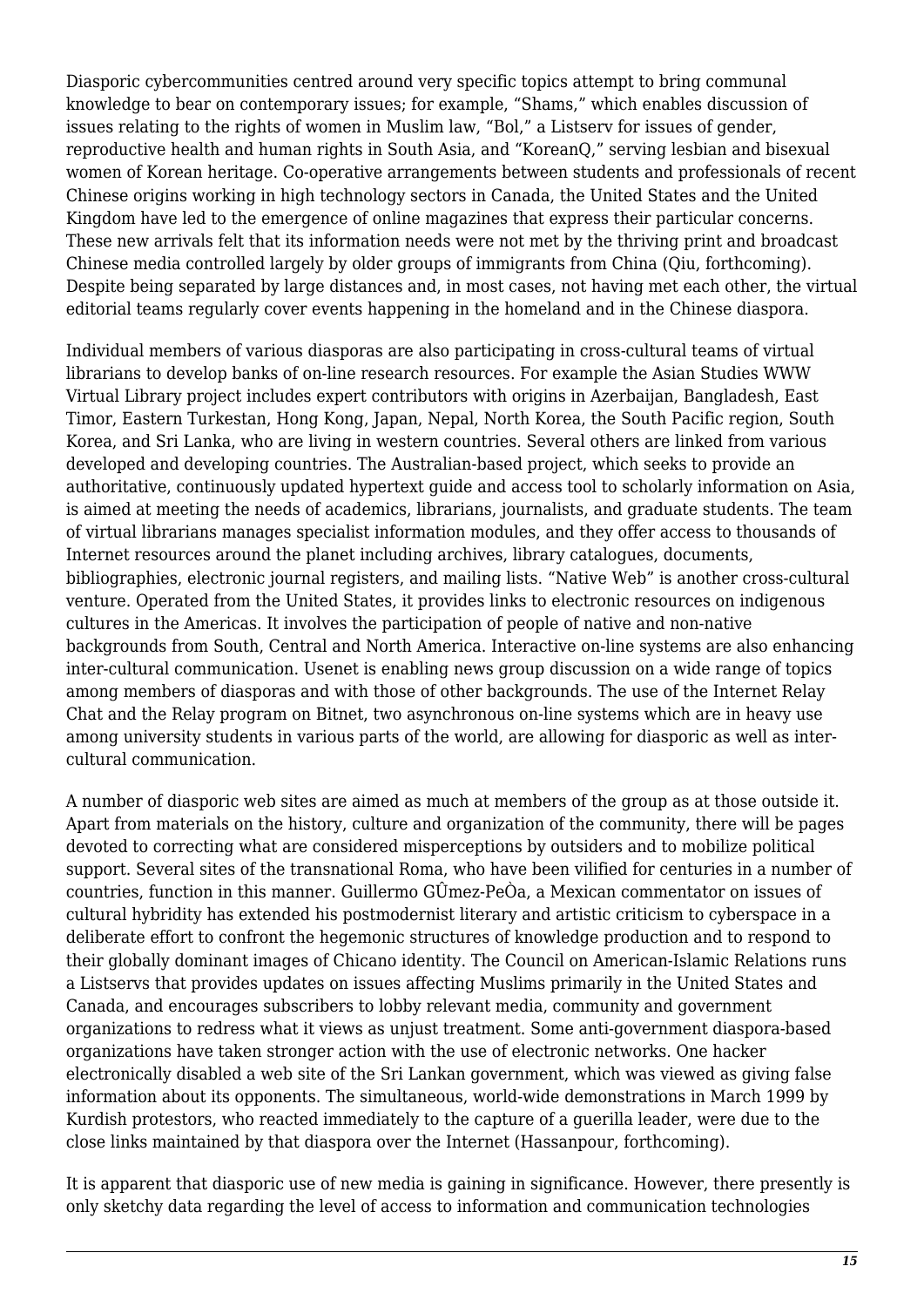enjoyed by various countries' minority groups who make up transnational diasporas. The Canadian government's General Social Survey for 2000 asked questions on access to new media according to respondents' racial and national origins, and whether on-line services are used to keep in touch with one's ethnic group. It will be useful to track this at a world level. A global picture would also require other details such as the types of content that appears on various kinds of new media and the quantity of bytes devoted to each category and language, in order to make comparisons with the general digital content produced worldwide. Such categorization is necessary for understanding the nature of new media materials produced globally, and could be developed with transnational cooperation.

At the conceptual level, the nature of computer-mediated communication needs to be better understood in the context of diasporic groups. These are virtual communities who have a much more stable and authentic set of symbols, history and cultural relationships compared to single-issue communicators using online media. Their production and dissemination of cultural materials in a transnational context presents a unique alternative to the cultural industries of mega corporations. Indeed, the increasing commercialization of the new media is a factor that may have an immense impact on the evolution of diasporic content. Another development to watch is the regulation and control that governments exert over on-line networks.

#### **Before and after WTC**

It is seems ironic that diasporas have come into focus with the violent destruction of the World Trade Center since the story of the complex's construction also tells of enormous destruction and the presence of diasporas. Prior to the building of the Center, Lower Manhattan was a thriving part of New York city, many of whose residents were first, second and third-generation immigrants. Vincent Mosco, a colleague of mine at Carleton University who grew up in an immigrant Italian family in Lower Manhattan. He noted in a recent conference paper that that between 1959 and 1975 the government and corporate interests' vision of extending New York's downtown, including building the World Trade Center, required the razing of "over sixty acres of buildings, an area four times the site of the WTC attack … [that] eliminated 440,000 of 990,000 manufacturing jobs" (Mosco 2002).

This was not the first time that the interests of government and diasporas have been at crosspurposes, and it will not be the last. The suspected Middle-Eastern perpetrators of the attacks of September 11, 2001 in the United States are alleged to have used the Internet to coordinate their transnational terrorist network. Consequently, the inter-continental movements and links of diasporas are coming under growing suspicion by Western governments. This highlights a fundamental contradiction in the dominant discourses on globalisation, which have favoured the free movements of good and services but generally not of people – especially those with origins in southern countries. As governments seek to prevent terrorism by more tightly sealing national borders, transnational movement is becoming problematic for potential emigrants from non-Western states. Additionally, the loyalty of minority ethnic groups living in Western countries is becoming suspect and their transnational connections and relationships are coming under scrutiny. The multiple and hybrid identities of diasporic members are under renewed pressure to conform to the mythic notion of a monolithic populace of the traditional nation-state.

The long-term effect of such retrenchment of attitudes on the media of diasporas remains to be seen. Hassanpour (1998) describes the ongoing struggle that Kurdish satellite television has had with governments in Western Europe. The media of the transnational groups who are perceived rightly or wrongly as being linked to terrorist organizations will most likely find it even more difficult to operate. The only Internet service provider which supplied the Somali diaspora with online connections to the homeland was forced to close in November 2001 because the US government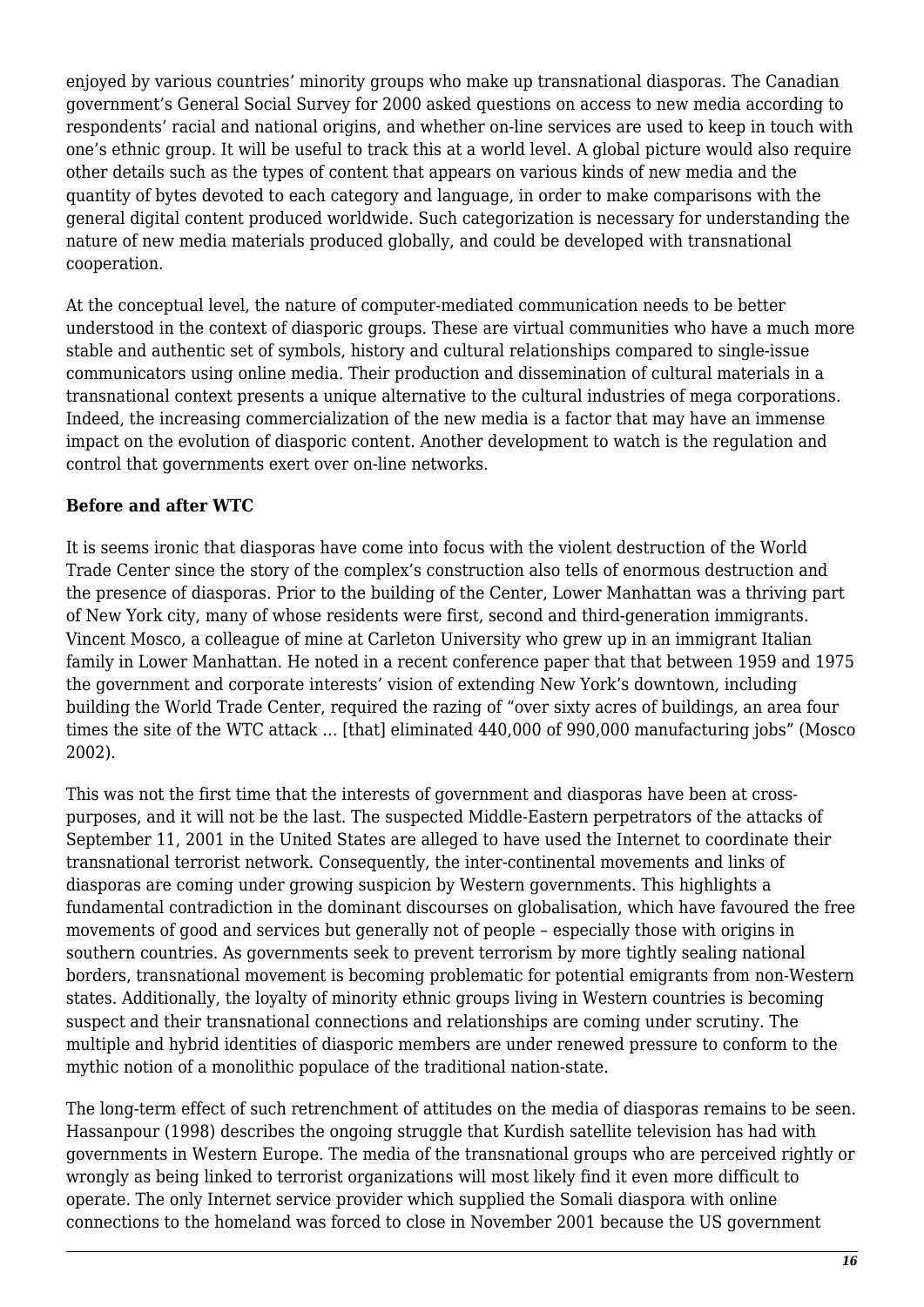suspected it of having links to terrorists.[6] Governments have frequently resisted the development of ethnic media, viewing them as obstacles to the integration of immigrants into the host society (e.g. Hargreaves and Mahdjoub 1997) even though ethnic newspapers carry significant amounts of material on civic issues relating to its public sphere (Karim forthcoming). However, diasporic media have increasingly become entrenched in the communications structures of various Western countries and it will be difficult to eliminate them without economic costs, especially to advertisers and to cable and satellite companies. There may even be costs for politicians who tend to use ethnic media to reach minority members of their constituencies more effectively.

Whereas governments have the necessary task of preventing terrorism, they also need to understand better the nature of diasporas and their mediascapes. The forces of globalisation and of technological development, to say nothing of human rights protocols, make it impossible to corral minority groups within borders of countries. Diasporic spaces overlap with other forms of transnational connections. The multiple layering of inter-continental communications networks appears to have become an intrinsic feature of globalisation; diasporic media using satellites and Internet connections are piggybacking on the structures established and maintained by governments and corporations. The 'global postmodern' is a contradictory space, as Hall (1997) notes: globalisation-from-above and globalisation-from-below do not always work in opposition.

The hybridity of technological and entrepreneurial innovations appears to parallel that of human identity. Transnational 'third spaces' are the luminal sites characterised by a significant degree of creativity. This zone of multiple borders is a frontier of modernity, where new ways of addressing the problems of contemporary social relations are sought at local and global levels. Ray (2000) draws our attention to the innovative modalities of interaction between India and the West in the film output of Mumbai (formerly Bombay), which is heavily influenced by the Indian diaspora. Santianni (forthcoming) explores how the Tibetan Buddhist diaspora draws on contemporary universal discourses in order to make alliances with North Americans and Europeans. One of the largest international non-governmental organizations, the Aga Khan Development Network, is a remarkable example of collaborations between a diaspora and the world of states. It appears that the diasporic space where deterritorialised nations are making their home has the possibility for becoming the location for a genuinely cosmopolitan citizenship that would seem to be a logical human outcome of globalisation.

#### **Notes**

†

[1] Whereas there previous had been some literature on ethnic media, it was mainly limited to national rather than transnational contexts.

[2]. The concept of transnation is becoming more formalised in policies like those of the Indian government to give a legal status to Non-Resident Indians (NRIs) and Persons of Indian Origin (PIOs), thus creating forms of diasporic citizenships which albeit do not hold all the privileges (nor obligations) of full citizenship.

[3]. Falk tends to limit his conception of "globalization-from-below" to groups actively involved in countering the influence of governments and large corporations.

[4] Quotation from Homi Bhabha (1994: 120).

[5]. The major exception to this trend was the establishment of the national multicultural network called Special Broadcasting Services by the Australian government in 1980. It shared features of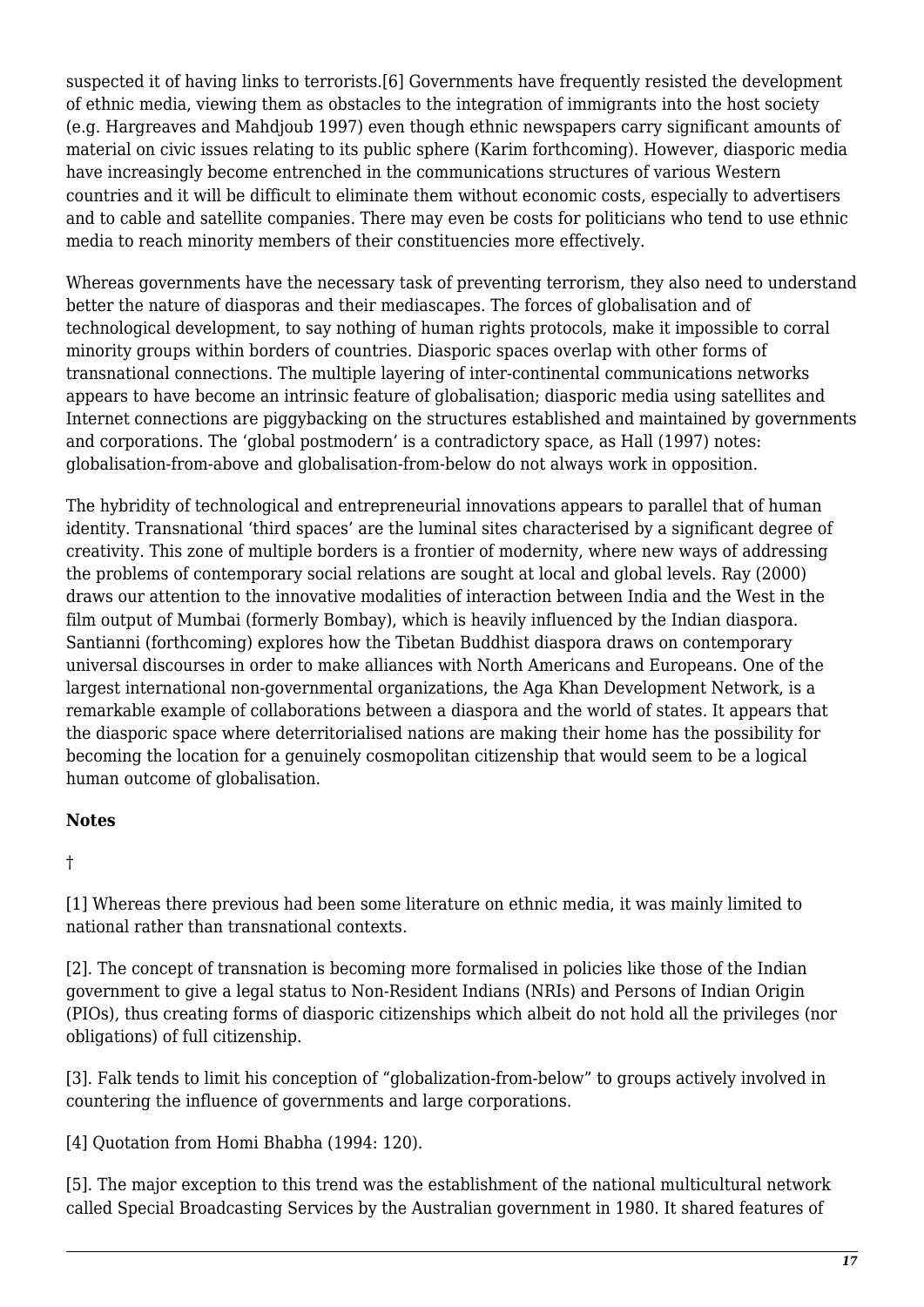both public service and community broadcasting (Patterson, 1990: 93-99).

[6] British Broadcasting Corporation 'US shuts down Somaliainternet' (November 23, 2001), http://news.bbc.co.uk/hi/english/world/africa/newsid\_1672000/1672220.stm.

#### **References**

Ackah, William and Newman, James (forthcoming). Ghanaian Seventh Day Adventists On and Offline: Problematising the Virtual Communities Discourse. In Karim H. Karim (ed.), *The Media of Diaspora*. London: Routledge.

Alia, Valerie (forthcoming). Scattered Voices, Global Vision: Indigenous Peoples And The New Media Nation. In Karim H. Karim (ed.), *The Media of Diaspora*. London: Routledge.

Allan, Stuart (forthcoming). Reweaving the Internet: Online News of September 11. In Stuart Allan & Barbie Zelizer (eds.), *Journalism After September 11*. London: Routledge.

Anderson, Benedict (1991). *Imagined Communities: Reflections on the origin and the spread of nationalism*, London: Verso. Revised edition.

Aksoy, Asu and Robins, Kevin (forthcoming). Banal Transnationalism: The Difference that Television Makes. In Karim H. Karim (Ed.), *The Media of Diaspora* London: Routledge.

Appadurai, Arjun (1996). *Modernity at large: Cultural dimensions of globalization*. Minneapolis: University of Minnesota.

Barber, Benjamin (1995). *Jihad vs. McWorld* New York: Times Books/Random House.

Bhabha, Homi K. (1994). *The Location of Culture*. New York: Routledge

Blaut, J.M. (1993). *The Colonizer's Model of the World: Geographical Diffusionism and Eurocentric History*. New York: Guilford.

Castells, Manuel (1989). *The Informational City: Information Technology, Economic Restructuring, and the Urban-Regional Process* Oxford: Blackwell.

Clifford, J. (1997). *Routes: Travel and Translation in the Late Twentieth Century*, Cambridge, Mass: Harvard University Press.

Cohen, R. (1997). *Global Diasporas: An Introduction*, London: UCL Press/Routledge.

Collins, Glenn (1996, May 14). Advertising: Information Resources Takes Aim at the Ethnic Market, and Nielsen. *New York Times*, 3: 3.

Cunningham, Stuart and Sinclair, John (eds.). (2000) *Floating Lives: The Media and Asian Diasporas*. St. Lucia, Queensland: University of Queensland.

D·vila, A. (2001) *Latinos Inc.: The marketing and making of a people*. Berkeley: University of California Press.

Dernersesian, A. C. (1994). Chicana! Rican? no, Chicana-RiqueÒa!: refashioning the transnational connection, in D. Goldberg (ed.) *Multiculturalism: a critical reader*. Cambridge, MA: Basil Blackwell.

Egerer, Claudia (2001, Summer) 'Ambivalent Geographies: The Exotic as Domesticated Other' *Third*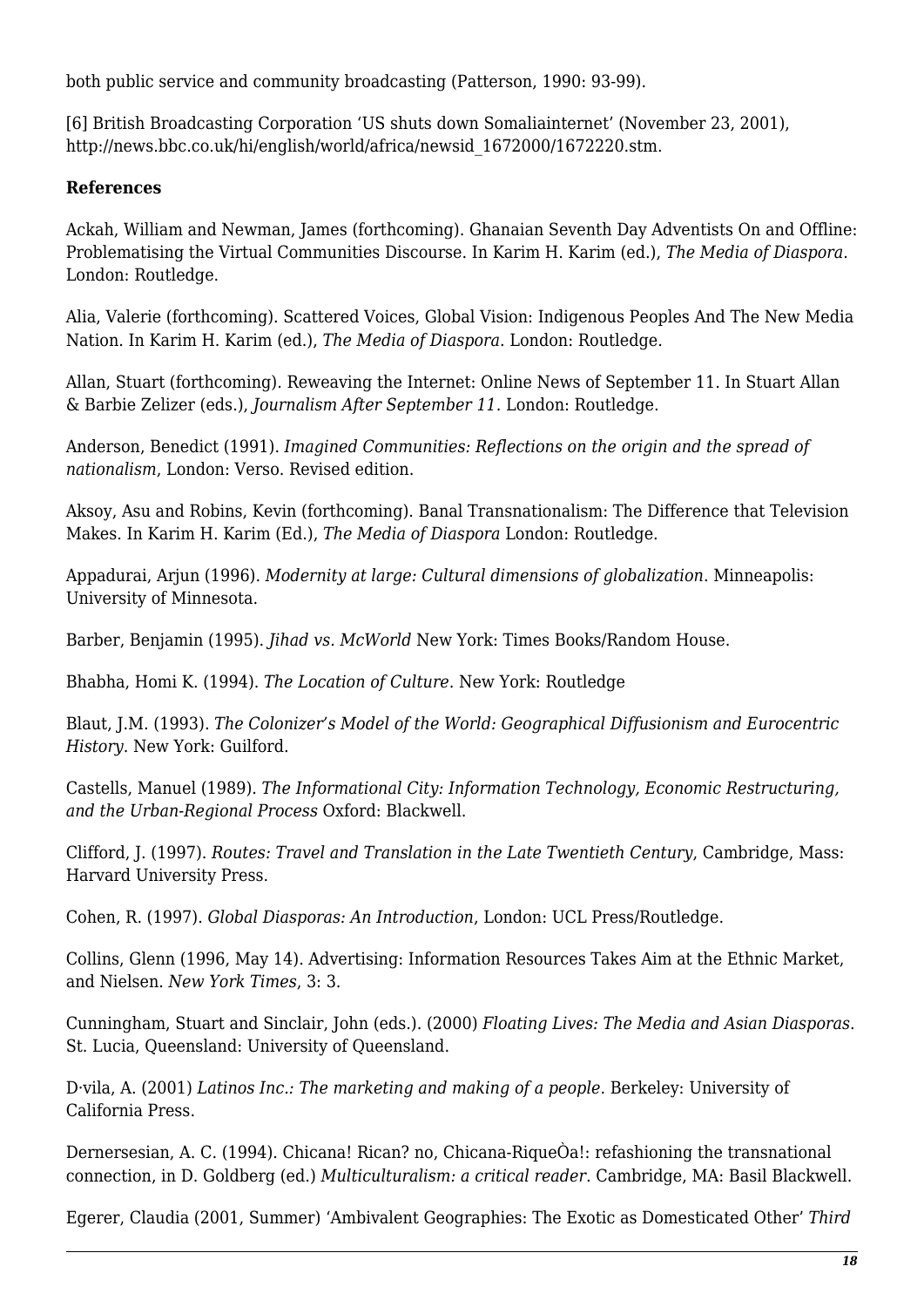*Text*, 55, 15-28.

Falk, R. (1993) The making of global citizenship. In J. Brecher, J. Childs and J. Cutler (eds.) *Global visions: beyond the New World Order*. Boston: South End Press.

Giddens, Anthony (1990). *The consequences of modernity*. Stanford, CA: Stanford University.

Gillespie, Marie (1995). *Television, Ethnicity and Cultural Change*. London & New York: Routledge.

Gilroy, Paul (1993). *The Black Atlantic: Modernity and Double Consciousness*. Cambridge, Mass and London: Harvard University Press/Verso.

GÛmez-PeÒa, Guillermo (1996). *The New World Border*. New York: City Lights.

Hall, S. (2000). Cultural Identity and Diaspora. In Nicholas Mirzoeff (ed) *Diaspora and Visual Culture: Representing Africans and Jews*. London: Routledge, 21-33.

Hall, S. (1997). The Local and the Global: Globalization and Ethnicity. In Anne McClintock, Aamir Mufti and Ella Shohat (eds), *Dangerous Liaisons: Gender, Nation, and Postcolonial Perspectives*. Minneapolis: University of Minnesota, 173-87.

Hargreaves, Alec G. and Dalila Mahdjoub (1997, Dec.). Satellite Television Viewing among Ethnic Minorities in France. *European Journal of Communication*, 12,4: 459-77.

Hassanpour, Amir (forthcoming). Diaspora, Homeland, and Communication Technologies. In Karim H. Karim (Ed.), *The Media of Diaspora* London: Routledge.

Hassanpour, Amir (1998). Satellite footprints as national borders: MED-TV and the extraterritoriality of state sovereignty *Journal of Muslim Minority Affairs* 18,1: 53-72.

Husband, C. (ed.) (1994). *A Richer Vision: The Development of Ethnic Minority Media in Western Democracies* Paris: UNESCO / London: John Libbey.

JanMohamed, A. (1992). Wordliness-without-world, homelessness-as-home: toward a definition of the specular border intellectual. In M. Sprinkler (ed.), *Edward Said: a critical reader* Oxford: Basil Blackwell.

King, Tony (forthcoming). Rhodesians In Hyperspace: The Maintenance Of A National and Cultural Identity. In Karim H. Karim (ed.), *The Media of Diaspora* London: Routledge.

Karim, K. H. (forthcoming). Public Sphere and Public Sphericules: Civic Discourse in Ethnic Media. In S. Ferguson and L. R. Shade (eds) *Civic Discourse and Cultural Politics in Canada*. Ablex/Jai.

Karim, Karim H., Sandy Smeltzer, and Yohanna Loucheur (1998). On-line Access and Participation in Canadian Society *SRA Papers*. Ottawa: Canadian Heritage.

Kolar-Panov, Dona (1997). *Video, War and the Diasporic Imagination*. London and New York: Routledge.

Kotkin, J. (1992). *Tribes: how race, religion, and identity determine success in the new global economy*. New York: Random House.

Lull, James (1995). *Media, Communication, Culture: A Global Approach*. New York: Columbia.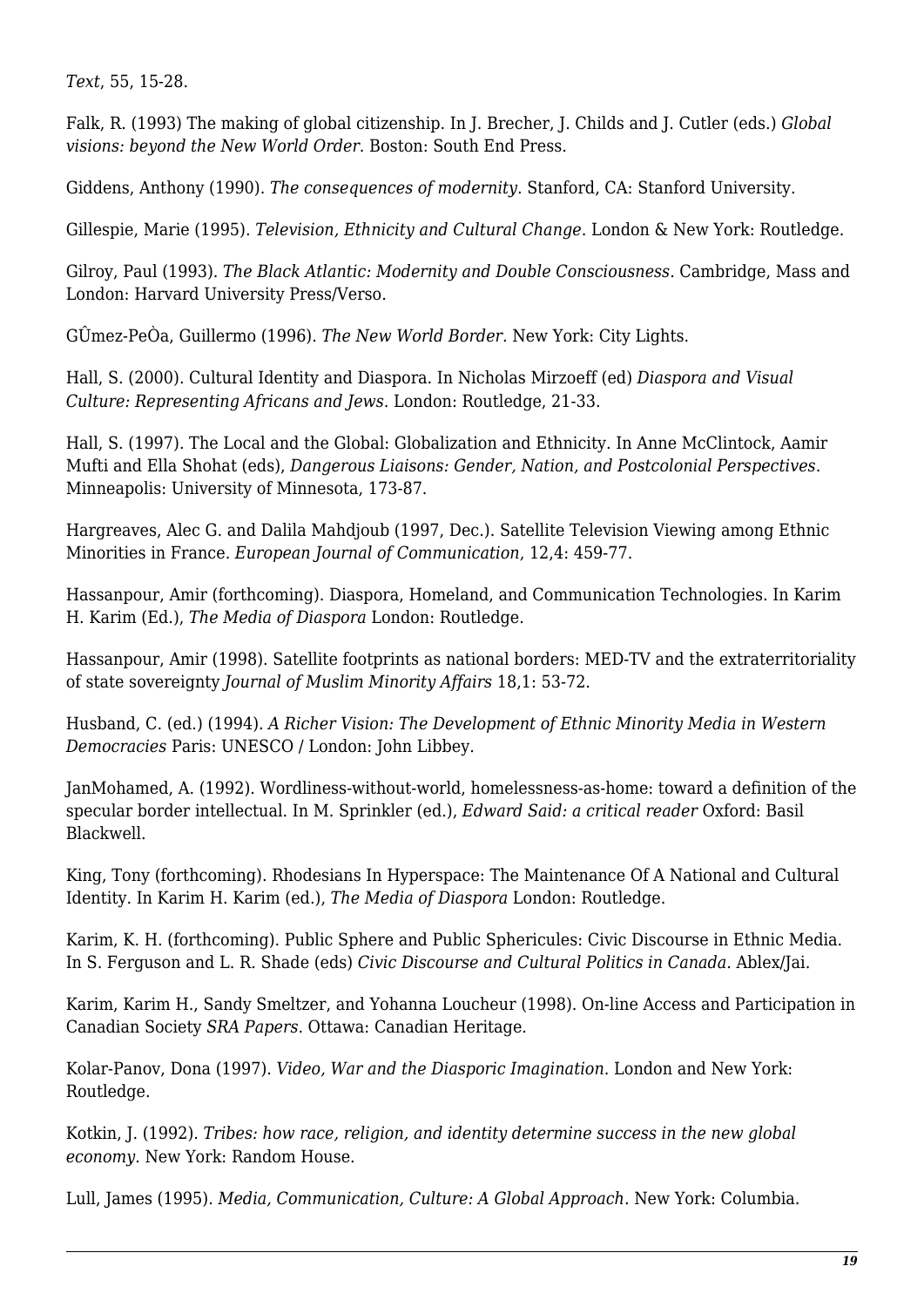Mandaville, Peter (forthcoming). Communication and Diaporic Islam: A Virtual Ummah? In Karim H. Karim (ed.), *The Media of Diaspora*. London: Routledge.

Mandaville, Peter (2001). *Transnational Muslim Politics: Reimagining the Umma*. London: Routledge.

Massey, Doreen (1994). *Space, Place, and Gender*. Minneapolis: University of Minnesota.

Mitchell, Don (2000). *Cultural Geography: A Critical Introduction*. Oxford: Blackwell.

Mitra, Ananda (1997). Virtual Commonality: Looking for India on the Internet. In Steven G. Jones (ed.), *Virtual Culture, Identity & Communication in Cybersociety*.London: Sage.

Hong Qiu (forthcoming). Communication Among Knowledge Diasporas: Online Magazines of Expatriate Chinese Students In Karim H. Karim (ed.), *The Media of Diaspora* London: Routledge.

Ray, Manas (2000). Bollywood Down Under: Fiji Indian Cultural History and Popular Assertion. In Cunningham, Stuart and Sinclair, John (eds) *Floating Lives: The Media and Asian Diasporas* St. Lucia, Queensland: University of Queensland.

Rheingold, Howard (1994). *The Virtual Community: Finding Connections in a Computerized World*. London: Secker& Warbug.

Riggins, Stephen (1992). The Media Imperative: Ethnic Minority Survival in the Age of Mass Communication. In Stephen Riggins (ed.), *Ethnic Minority Media: an International Perspective*. Newbury Park: Sage, pp. 1-20.

Rohter, Larry (1996, Dec. 15). Broadcast News: In spanish, It's Another Story." *New York Times*, 4: 1, 6.

Safran, W. (1991) Diasporas in Modern Societies: Myths of Homeland and Return, *Diaspora* 1,1: 83- 99.

Said, Edward W. (1979). *Orientalism*. New York: Vintage Books.

Santianni, Michael (forthcoming). The Movement For a Free Tibet: Cyberspace and the Ambivalence of Cultural Translation. In Karim H. Karim (Ed.), *The Media of Diaspora* London: Routledge.

Sassen, S. (1996) *Losing Control? Sovereignty In An Age Of Globalization*. New York: Columbia University Press.

Scholte, Jan Aart (1996, Winter). The Geography of Collective Identities in a Globalizing World *Review of International Political Economy* 3,4: 565-607.

Seagrave, S. (1995). *Lords of the Rim*. New York: G.P. Putnam.

Shohat, Ella and Robert Stam (1994). *Unthinking Eurocentrism: Multiculturalism and the Media*. London: Routledge.

Sowell, T. (1996) *Migrations and Cultures: A World View*. New York: Basic Books.

Stratton, J. and Ang, I. (1996) On the impossibility of a global cultural studies: ABritish Cultural Studies in an AInternational Frame. In D. Morley and K-H. Chen (eds.),*Stuart Hall: Critical Dialogues in Cultural Studies*. London: Routledge, 361-91.